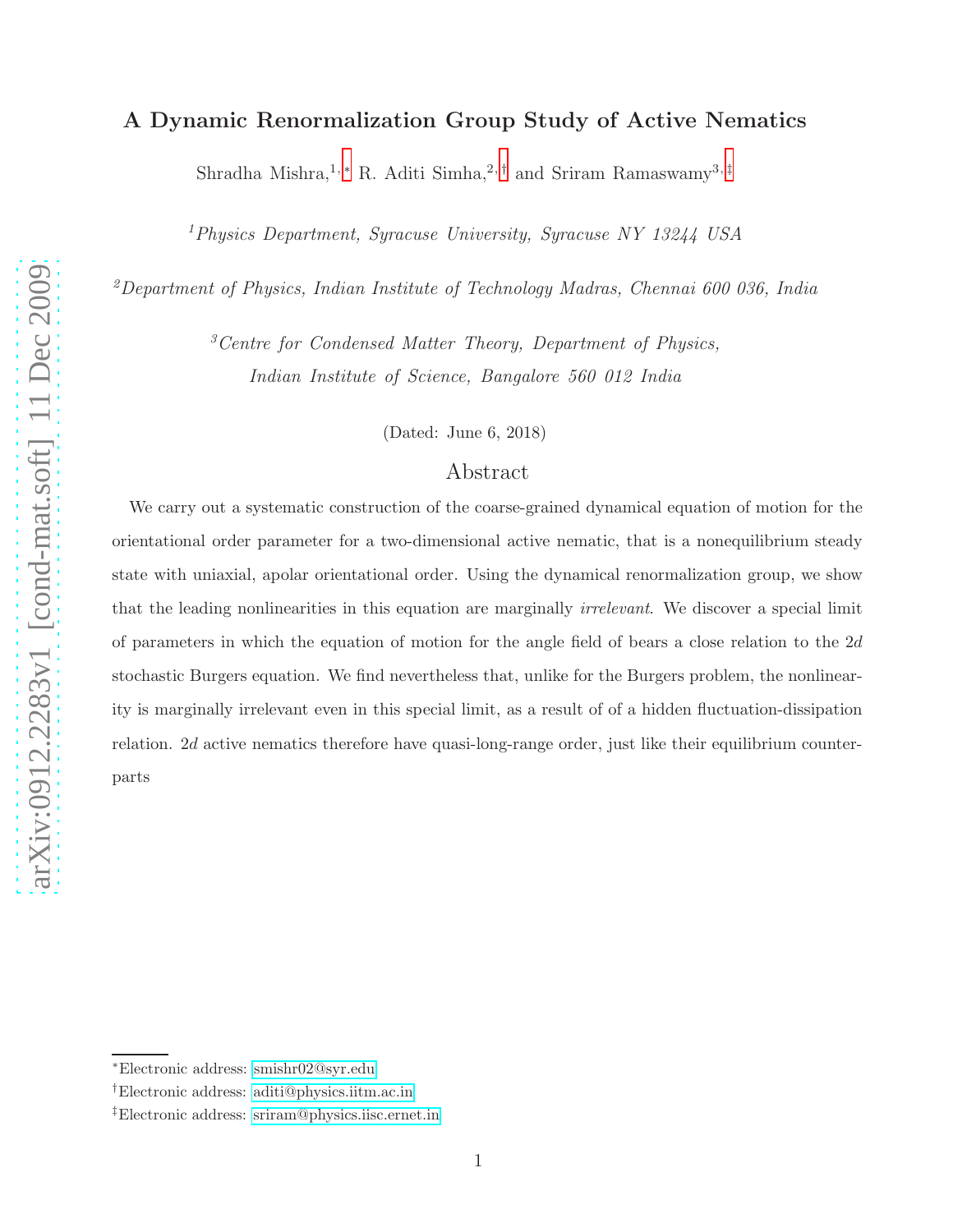Active nematics [\[1](#page-27-0), [2](#page-28-0), [3\]](#page-28-1) are the simplest example of spontaneously broken rotationinvariance in a nonequilibrium system. Analytical studies of their statistical properties have mainly been confined to a linearized approximation [\[1\]](#page-27-0), whose predictions of anomalous density fluctuations have largely been confirmed in experiments [\[3\]](#page-28-1) and numerical simulations [\[2](#page-28-0)]. Within the theory of [\[1](#page-27-0)] the density fluctuations were driven by the broken-symmetry modes associated with orientational order. In this paper we ignore density fluctuations and focus on the effect of the broken-symmetry modes on the strength of orientational order. We ask: can a noisy two-dimensional system of active particles display long-range nematic order?

Let us see why this question is worth asking. It is well known that at thermal equilibrium, in two space dimensions, neither XY models nor nematic liquid crystals can have longrange order. Instead of a true ordered phase, these systems have a critical low-temperature state in which the fluctuation-averaged order parameter vanishes in the thermodynamic limit at all nonzero temperatures, but order-parameter correlations decay as a power of distance  $[4, 5, 6, 7]$  $[4, 5, 6, 7]$  $[4, 5, 6, 7]$  $[4, 5, 6, 7]$  $[4, 5, 6, 7]$  $[4, 5, 6, 7]$ . The simplest generalization of the 2d XY model to a nonequilibrium steady state is the Vicsek model [\[8](#page-28-6)] of flocks in two dimensions, in which the local velocity of the flock is the XY order-parameter field. Toner and Tu [\[9\]](#page-28-7) showed that the resulting advection of the order-parameter field by its own fluctuations [\[9](#page-28-7)] stabilizes long-range order even in two dimensions. Technically, the mechanism amounted to a singular renormalization of the XY stiffness by nonlinearities of a type not permitted in the equilibrium XY model. The ordered state of a Vicsek flock can be thought of as a collection of arrows all pointing on average in the same direction; this is known as polar order. One can imagine a different ordered state, in which the axes of the arrows are on average parallel to an arbitrarily chosen spatial direction, call it  $\hat{\mathbf{n}}$ , but the arrows point indifferently along  $+\hat{\mathbf{n}}$  and  $-\hat{\mathbf{n}}$  or, equivalently, one could simply lop the heads off the arrows. The resulting state is apolar, and has purely nematic order. The Vicsek flock moves on average in the  $\hat{\mathbf{n}}$  direction, while a nonequilibrium steady state with nematic order – an active nematic – cannot tell forward from back, and so does not drift on the average. The nature of order in such active nematics is the subject of our study. Our main concern is whether the interplay of nonlinearity and fluctuations stiffens the order-parameter fluctuations in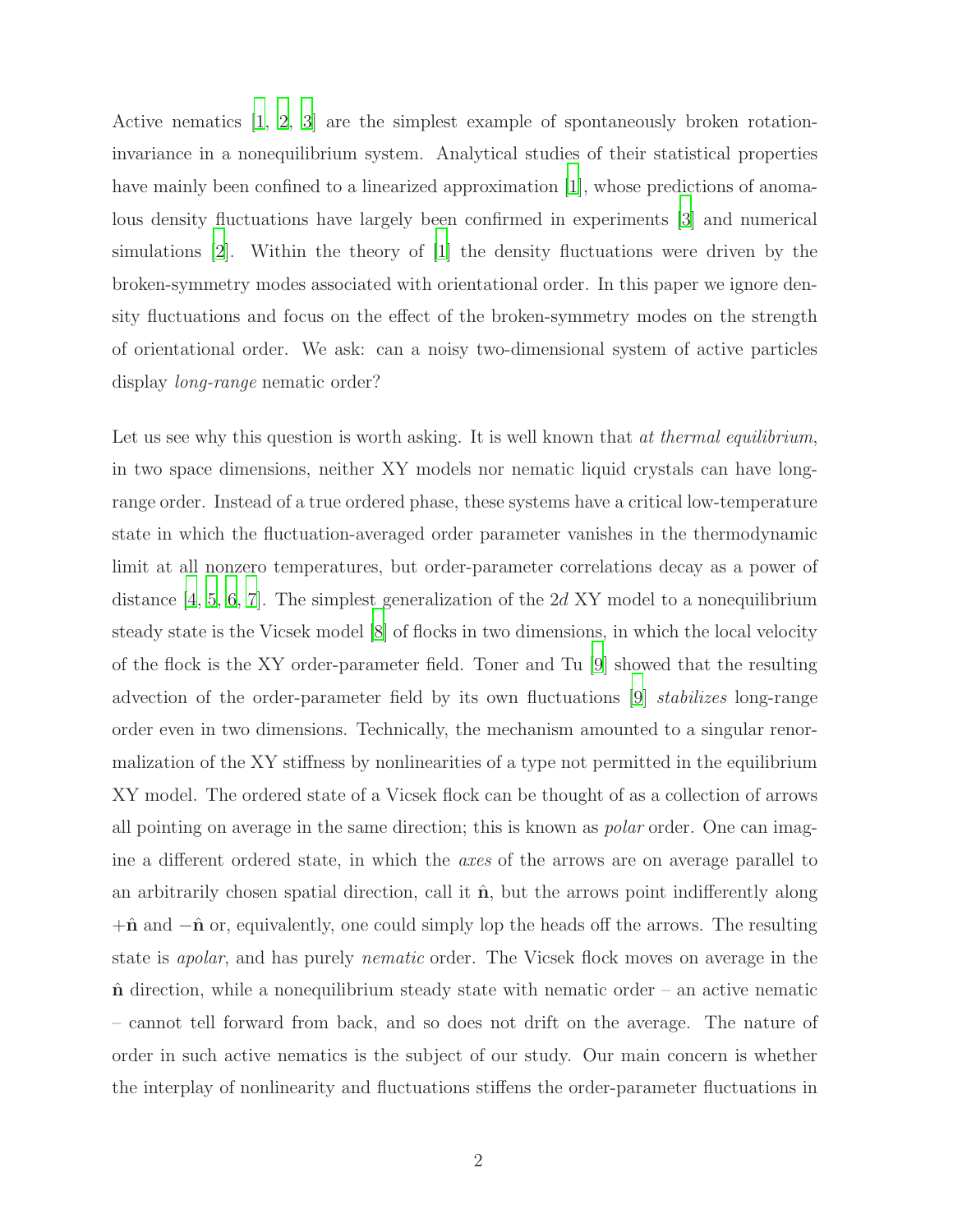active nematics as it does [\[9\]](#page-28-7) in polar ordered phases, leading to true long-range order in two dimensions.

Here are our main results. (i) We elucidate the route to the equation of motion for the nematic orientational order parameter, taking care to distinguish the constraints introduced purely by rotation invariance, and hence applicable to both active and equilibrium systems, from those arising specifically in the thermal-equilibrium limit. (ii) We show that the two quadratic nonlinearities in the equation of motion have independent coefficients, unlike in the equilibrium case where they are determined by a single parameter. In both equilibrium and active nematics power-counting shows that the nonlinearities are marginal, but such analysis cannot distinguish marginally relevant from marginally irrelevant. (iii) In a certain limit of parameter values, our equation of motion can be mapped to the noisy two-dimensional Burgers [\[10\]](#page-28-8) and KPZ [\[11](#page-28-9)] equations, but with a velocity field **v** satisfying the peculiar condition  $\partial_x v_x - \partial_z v_z = 0$ , which is neither solenoidal nor irrotational. (iv) The similarity to the Burgers problem ends there: our dynamical renormalization-group treatment shows that the nonlinearities are marginally *irrelevant* in our theory, in the Burgers limit as well as in general. Active nematics thus have only quasi-long-range order. Although disappointing if one is looking for novelty in nonequilibrium systems, this negative result reinforces the findings of a numerical study [\[2](#page-28-0)] of an apolar generalization of the Vicsek model.

This paper is organized as follows. In section [I](#page-3-0) we construct the coarse-grained equations of motion for the nematic order parameter, highlighting the differences between equilibrium and active systems. In section IB we examine the relation of our equations of motion to the Burgers and KPZ equations, in a special high-symmetry limit. In section [II](#page-8-0) we outline the dynamic renormalization group (DRG) treatment with which we extract the long-time, long-wavelength properties of correlation functions in our system. Further calculational details are relegated to the Appendix. The paper closes in section [III](#page-18-0) with a discussion of possible future directions.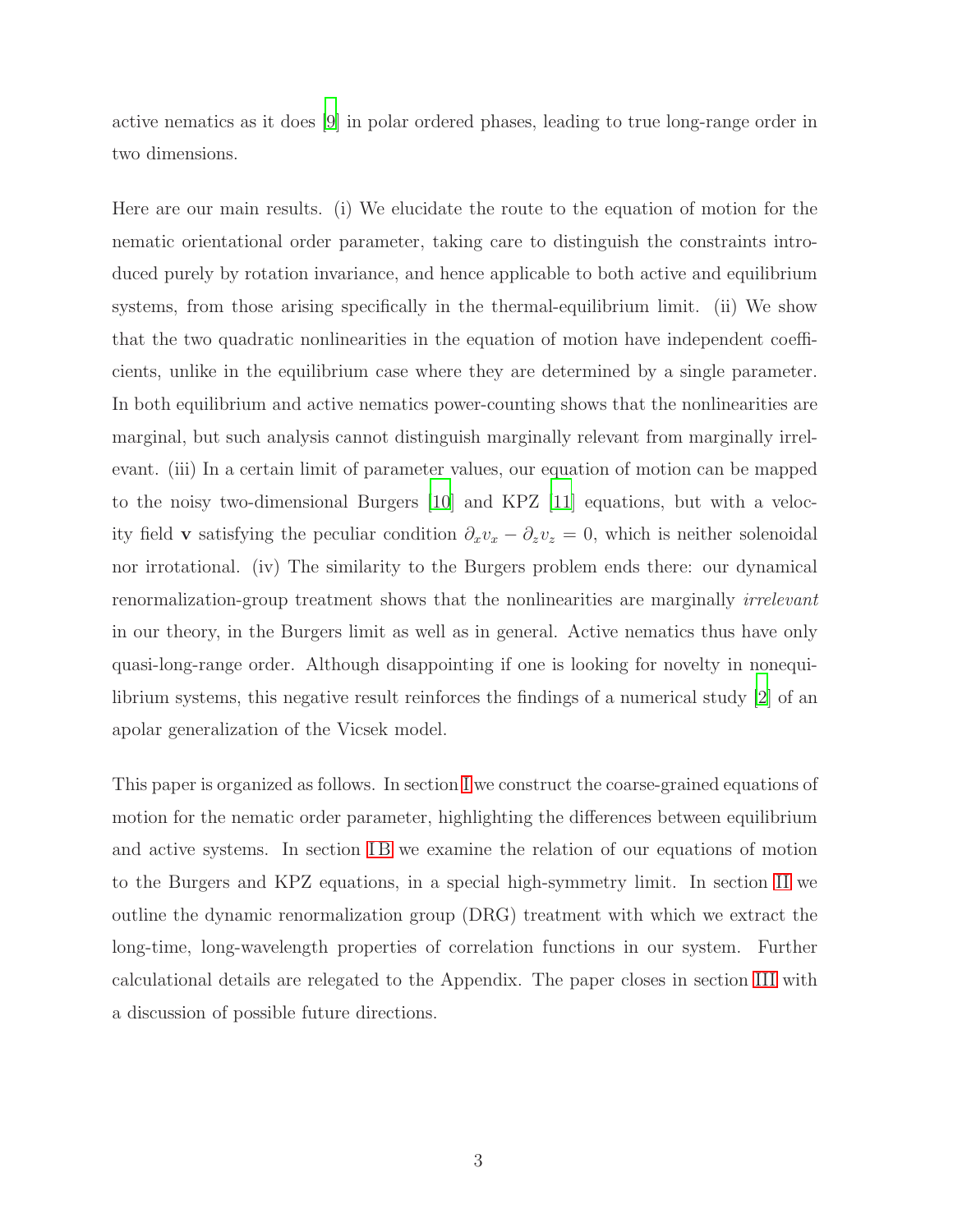## <span id="page-3-0"></span>I. EQUATION OF MOTION

We now construct the equations of motion for an active nematic. Since we are considering a system that can undergo apolar orientational ordering, one of the slow variables for a coarse-grained description of the dynamics is the traceless symmetric second-rank tensor nematic order parameter  $\bf{Q}$  [\[12\]](#page-28-10). The magnitude of  $\bf{Q}$  is slow upon approach to the ordering transition, and the fluctuations of its principal axis are the broken-symmetry modes of the ordered phase. If the system were isolated, mass and momentum would be conserved within the system and the corresponding densities  $\rho$  and  $\mathbf{J} = \rho \mathbf{v}$ ,  $\mathbf{v}$  being the velocity field, would be slow variables as well [\[13\]](#page-28-11). However, we will consider a system adsorbed on a solid surface which acts as a momentum sink, thus turning J or v into a fast variable, and allow deposition and evaporation [\[14\]](#page-28-12), i.e., birth and death [\[15](#page-28-13)], thus rendering  $\rho$  fast as well. We will start from a complete dynamical description, eliminate the fast  $\rho$  and **J**, and obtain the dynamics of **Q** alone.

For a system where particles can enter and leave the system in the bulk, the density obeys

<span id="page-3-1"></span>
$$
\frac{\partial \rho}{\partial t} = -\gamma \rho + \beta - \nabla \cdot \mathbf{J} + f_{\rho}.
$$
\n(1)

The third term on the right of [\(1\)](#page-3-1) contains the number-conserving motion of particles on the substrate. The random adsorption and desorption of discrete particles has two effects. In the mean, conditioned on a given local density  $\rho(\mathbf{r}, t)$ , it leads to the  $\gamma$  and  $\beta$  terms. Fluctuations about this average effect lead to the nonconserving spatiotemporally white noise  $f_{\rho}$ . A steady, spatially uniform state has mean density  $\rho_0 \equiv \beta/\gamma$ . Newton's second law for the momentum density  $m**J**$  reads

<span id="page-3-2"></span>
$$
m\frac{\partial \mathbf{J}}{\partial t} = -\Gamma \mathbf{v} + \mathbf{f}_R - \nabla \cdot \sigma \tag{2}
$$

The first term on the right hand side of [\(2\)](#page-3-2) is friction due to the substrate, with a kinetic coefficient Γ. The random agitation of the particles as a result of thermal motions, biochemical stochasticity, or dynamical chaos is modelled in the simplest possible manner by the spatiotemporally white Gaussian noise  $f_R$ . This noise is nonconserving, i.e., its strength is nonvanishing at zero wavenumber, since the dynamics is not momentumconserving. The last term contains all effects arising from interactions of the particles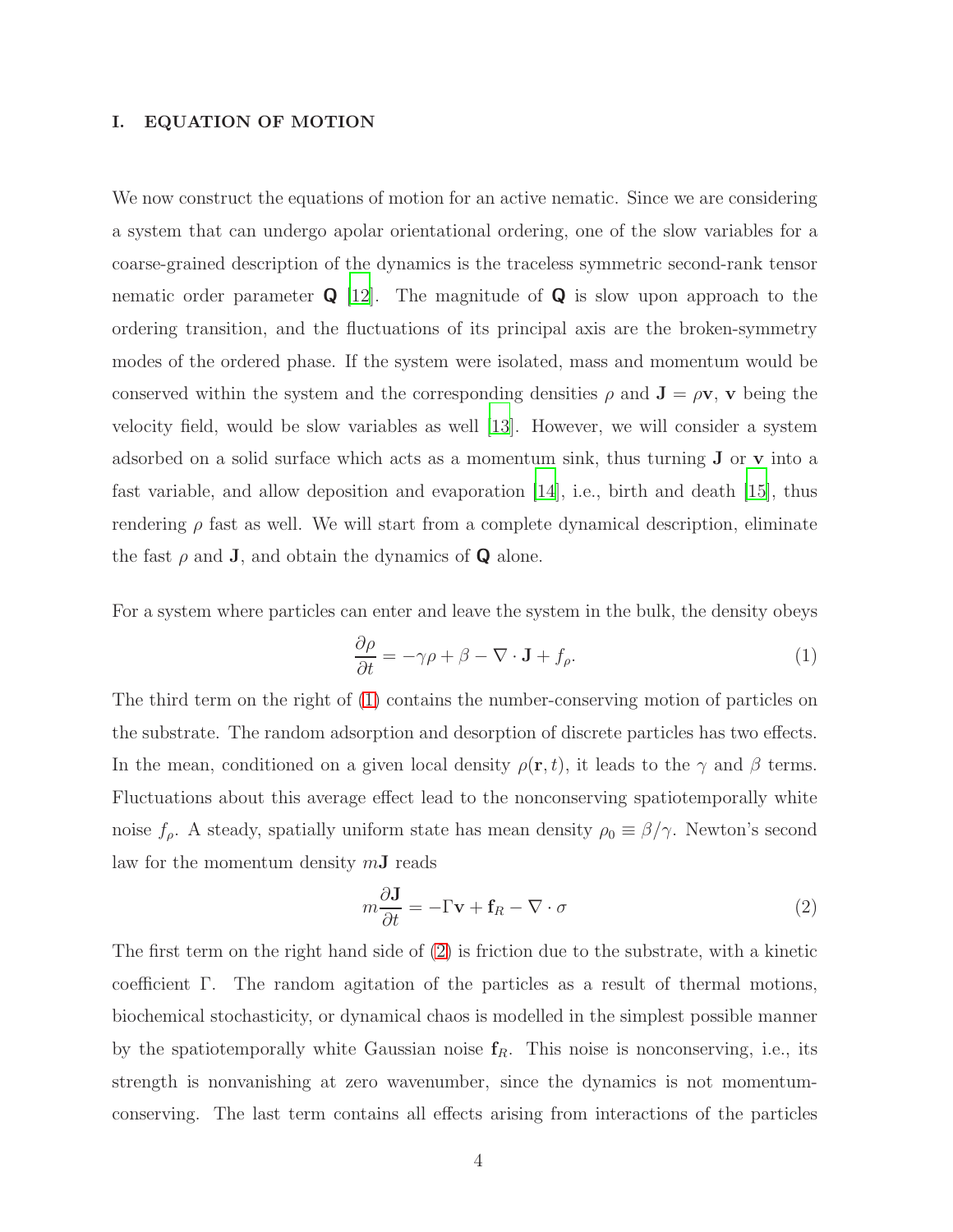with each other, and thus takes the momentum-conserving form of the divergence of a stress tensor  $\sigma$ . In principle  $\sigma$  contains stresses coming from the free-energy functional for Q (see below)[\[16](#page-28-14)] These, however, are readily seen [\[1](#page-27-0)] to be irrelevant at large lengthscales compared to the contribution  $\sigma^a = w_1 \rho \mathbf{Q}$  coming from the active nature of the particles [\[17\]](#page-28-15).

The equation of motion for the orientational order parameter  $\bf{Q}$  including coupling to the velocity field [\[18,](#page-28-16) [19](#page-29-0)] is

<span id="page-4-0"></span>
$$
\frac{\partial \mathbf{Q}}{\partial t} + \mathbf{v} \cdot \nabla \mathbf{Q} = \Gamma G + (\alpha_0 \kappa + \alpha_1 \kappa \cdot \mathbf{Q})_{ST} + \Omega \cdot \mathbf{Q} - \mathbf{Q} \cdot \Omega \tag{3}
$$

where  $\kappa = [\nabla \mathbf{v} + (\nabla \mathbf{v})^T]/2$  and  $\Omega = [\nabla \mathbf{v} - (\nabla \mathbf{v})^T]/2$  are the shear rate and vorticity tensor respectively,  $\Gamma$  is a kinetic coefficient [\[20\]](#page-29-1), and the parameters  $\alpha_0$  and  $\alpha_1$  characterise the coupling of orientation to flow. The molecular field  $G = -\delta F/\delta Q$  is obtained from an extended Landau-de Gennes free energy

$$
F = \int d^d x \left[ \frac{a}{2} \text{Tr} \mathbf{Q}^2 + \frac{u}{4} (\text{Tr} \mathbf{Q}^2)^2 + \frac{K}{2} (\nabla_i Q_{kl})^2 + \bar{K} Q_{ij} \nabla_i Q_{kl} \nabla_j Q_{kl} + C Q_{ij} \nabla_i \nabla_j \rho \right] + \Phi[\rho]
$$
\n(4)

where we have left out terms cubic in **Q** as these vanish [\[12](#page-28-10)] in dimension  $d = 2$ . The density  $\rho$  enters F through the functional  $\Phi$ , the quadrupolar coupling term with coefficient C, and the  $\rho$ -dependence of parameters in f. On timescales much larger than  $1/\gamma$ and  $m/\Gamma$ , the density and momentum equations [\(1\)](#page-3-1) and [\(2\)](#page-3-2) become constitutive relations determining  $\rho$  and **J** in terms of the slow field **Q**. Eq. [\(1](#page-3-1) tells us we can replace  $\rho$ everywhere by  $\rho_0$  to leading order in gradients, and [\(2\)](#page-3-2) becomes

<span id="page-4-2"></span><span id="page-4-1"></span>
$$
\mathbf{v} \simeq -\frac{w_1 \rho_0}{\Gamma} \nabla \cdot \mathbf{Q} \tag{5}
$$

apart from noise terms. The molecular field G in [\(3\)](#page-4-0) contains a term of the form  $\mathbf{Q} \nabla \nabla \mathbf{Q}$ , and one of the form  $\nabla Q \nabla Q$ , whose coefficients will be related as both terms arise as variational derivatives of the single  $\bar{K}$  term in F [Eq. [\(4\)](#page-4-1). Replacing v by its expression [\(5\)](#page-4-2) in Eq. [\(3\)](#page-4-0) will give rise to additional terms of that form, controlled by the activity parameter  $w_1$ . As a result, the Q $\nabla \nabla Q$  and  $\nabla Q \nabla Q$  terms in the effective equation of motion for Q cannot be combined into the variational derivative of a scalar functional,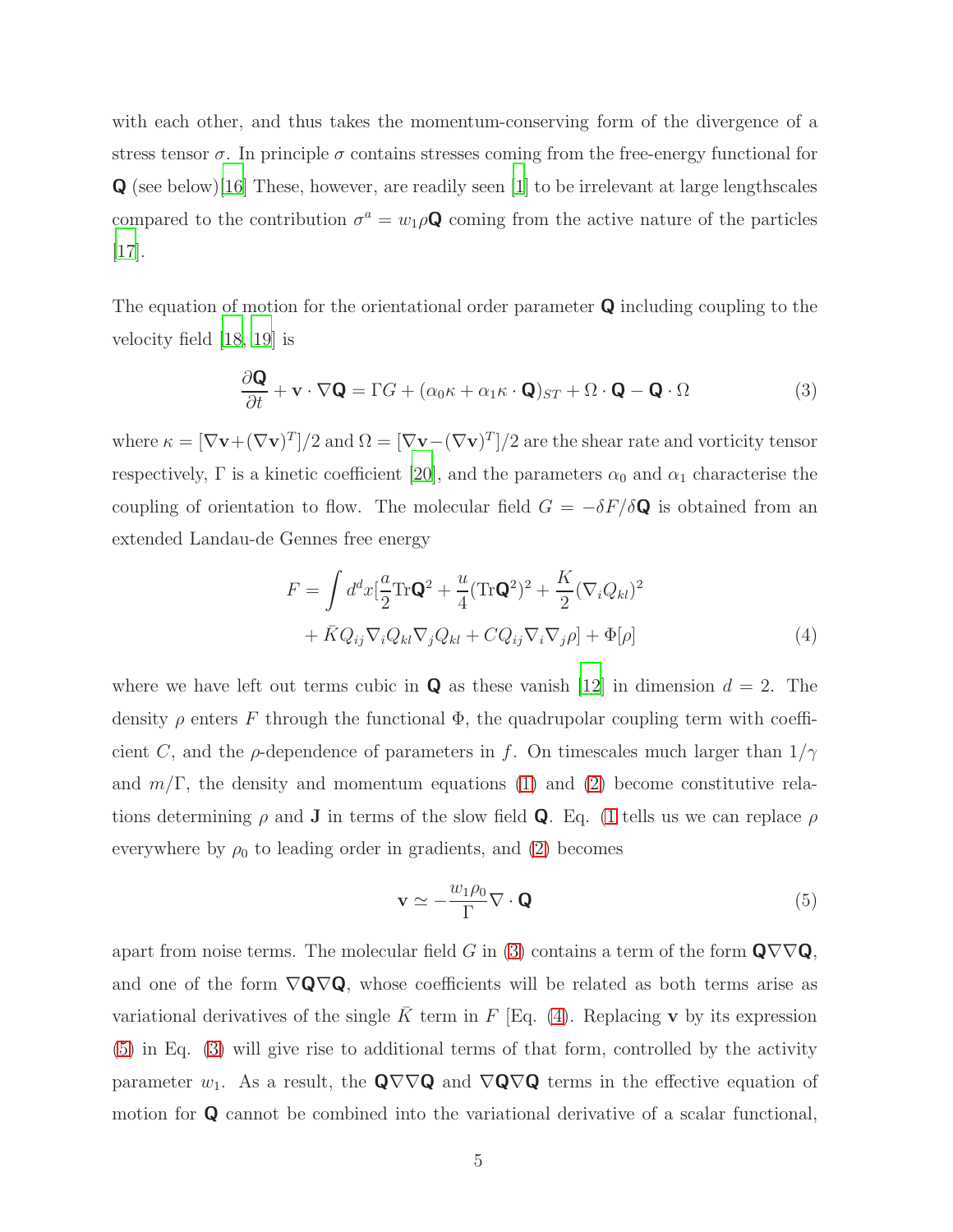and will have two independent coefficients. We will explore below the consequences of the existence of two independent nonlinear couplings. In space dimension  $d = 2$  the order-parameter tensor has the simple form

<span id="page-5-0"></span>
$$
\mathbf{Q} = \frac{S}{2} \begin{pmatrix} \cos 2\theta & \sin 2\theta \\ \sin 2\theta & -\cos 2\theta \end{pmatrix},
$$
 (6)

where the scalar order parameter S measures the magnitude of nematic order and  $\theta$  is the angle from a reference direction. Let us work in the nematic phase, where we can take S = constant and define  $\theta = 0$  along axis of mean macroscopic orientation. Eq. [\(5\)](#page-4-2) for small  $\theta$  becomes

<span id="page-5-1"></span>
$$
\mathbf{v} = -\bar{\Gamma}^{-1}(\partial_z \theta, \partial_x \theta),\tag{7}
$$

neither a gradient nor a curl,  $\overline{\Gamma}$  being a constant determined by those in [\(1\)](#page-3-1) - [\(6\)](#page-5-0). Substituting **v** in [\(3\)](#page-4-0) by its expression [\(7\)](#page-5-1), writing **Q** in terms of  $\theta$  as in [\(6\)](#page-5-0), treating S as constant, and including noise terms, we obtain

<span id="page-5-2"></span>
$$
\frac{\partial \theta}{\partial t} = A_1 \partial_x^2 \theta + A_2 \partial_z^2 \theta + \lambda_1 \partial_x \theta \partial_z \theta + \lambda_2 \theta \partial_x \partial_z \theta + f_{\theta} \tag{8}
$$

to order  $\theta^2$ , where the additive[\[21](#page-29-2)] non-conserving Gaussian white noise  $f_{\theta}$  satisfies

<span id="page-5-3"></span>
$$
\langle f_{\theta}(\mathbf{r},t)f_{\theta}(\mathbf{r}',t')\rangle = 2D_0\delta(\mathbf{r}-\mathbf{r}')\delta(t-t')
$$
\n(9)

with a noise strength  $D_0$ . All the coefficients in [\(8\)](#page-5-2) and [\(9\)](#page-5-3) are related to those in [\(1\)](#page-3-1) - [\(3\)](#page-4-0), the corresponding noise strengths, and the scalar order parameter S. As a consequence of rotation invariance, i.e., the fact that the underlying equation of motion in terms of Q has a frame-independent form, we find

<span id="page-5-4"></span>
$$
2(A_1 - A_2) = \lambda_2. \tag{10}
$$

It is therefore convenient to re-express them as

$$
A_1 = A_0 + \lambda_2/4; \qquad A_2 = A_0 - \lambda_2/4 \tag{11}
$$

Without the detailed derivation above, it would have been hard to guess the form of the equations of motion and the constraints on the parameters. Note that  $\lambda_1$  and  $\lambda_2$  are in general independent, as we argued above. We will comment below on the relation they satisfy in the special case of an equilibrium nematic. Eqs. [\(8\)](#page-5-2) and [\(10\)](#page-5-4) can also be obtained from a microscopic model of collisional dynamics of apolar particles [\[22\]](#page-29-3).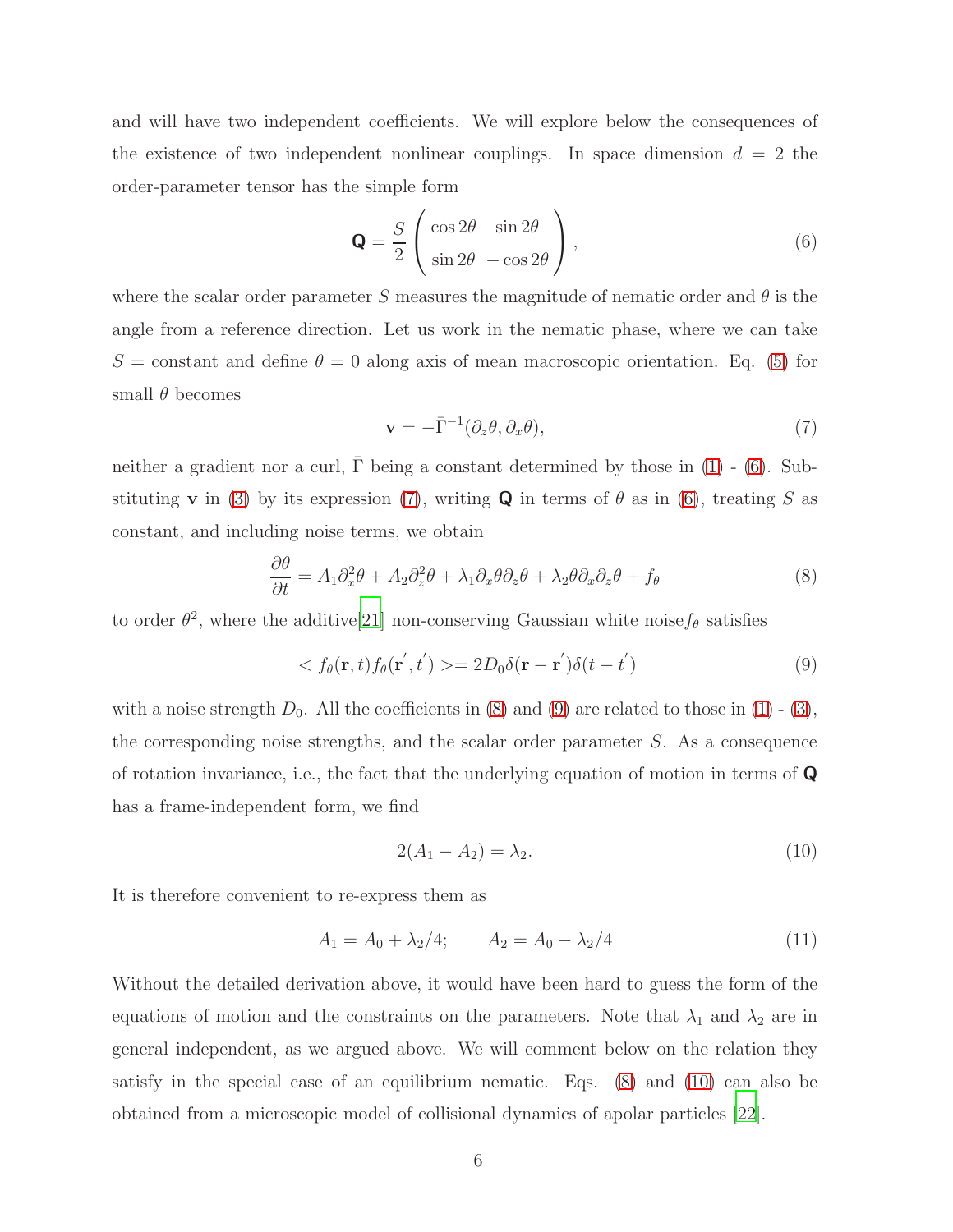#### <span id="page-6-2"></span>A. Equilibrium limit

The energy cost of elastic deformations and, hence, the thermal equilibrium statistics of configurations, of a two-dimensional nematic are governed by the Frank free energy [\[12,](#page-28-10) [23,](#page-29-4) [24\]](#page-29-5)

$$
H = \int \left[\frac{K_1}{2} (\nabla \cdot \mathbf{n})^2 + \frac{K_3}{2} (\nabla \times \mathbf{n})^2\right] d^2 r,\tag{12}
$$

a functional of the director field  $\mathbf{n} = (\cos \theta, \sin \theta)$ , with splay and bend elastic moduli  $K_1$ and  $K_3$ . To cubic order in  $\theta(\mathbf{r})$ 

$$
H/k_BT = \frac{A_3}{2} \int d_2 \mathbf{r} [[\partial_x \theta(\mathbf{r})]^2 + (1+\Delta)[\partial_z \theta(\mathbf{r})]^2
$$
  
- 2\Delta\theta(\mathbf{r})[\partial\_x \theta(\mathbf{r})\partial\_z \theta(\mathbf{r})]] (13)

where  $A_3 = K_3/k_B T$  and  $\Delta = \frac{(K_1 - K_3)}{K_3}$ . The purely relaxational dynamics of the angle field  $\theta$ , at thermal equilibrium consistent with [\(13\)](#page-6-0), reads

<span id="page-6-1"></span><span id="page-6-0"></span>
$$
\frac{\partial \theta}{\partial t} = A_3 \partial_x^2 \theta + (1 + \Delta) A_3 \partial_z^2 \theta + \lambda_1 \partial_x \theta \partial_z \theta + \lambda_2 \theta \partial_x \partial_z \theta + f_{\theta}
$$
\n(14)

where  $\langle f_{\theta}(\mathbf{r}, t) f_{\theta}(0, 0) \rangle = 2\delta(\mathbf{r})\delta(t)$ , and a kinetic coefficient has been absorbed into a time-rescaling. The nonlinearities in  $(14)$  have the same form as in  $(8)$ , but the couplings are not independent:  $2\lambda_1 = \lambda_2 = -2A_3$ , since both come from the same anharmonic term in the free energy [\(13\)](#page-6-0). In addition, the nonlinearity is connected to the diffusion anisotropy:  $2[A_3 - (1 + \Delta)A_3] = \lambda_2$  as required by rotation invariance. Eq. [\(14\)](#page-6-1) is simply the limit  $2\lambda_1 = \lambda_2$  of [\(8\)](#page-5-2).

A static renormalization-group treatment of the 2d equilibrium nematic [\[24](#page-29-5)] with Hamil-tonian [\(13\)](#page-6-0) showed that  $\Delta$  was marginally *irrelevant*, and that the large-scale behaviour of the system was governed by a fixed point with  $\Delta = 0$ , i.e., a single, finite Frank constant for both splay and bend. The dynamics of the active nematic does not correspond to downhill motion with respect to a free-energy functional, and the two nonlinear terms thus have independent coefficients. Their (marginal) relevance or otherwise must be established by a dynamic renormalization-group study of the equation of motion [\(8\)](#page-5-2), which we present in section [II.](#page-8-0)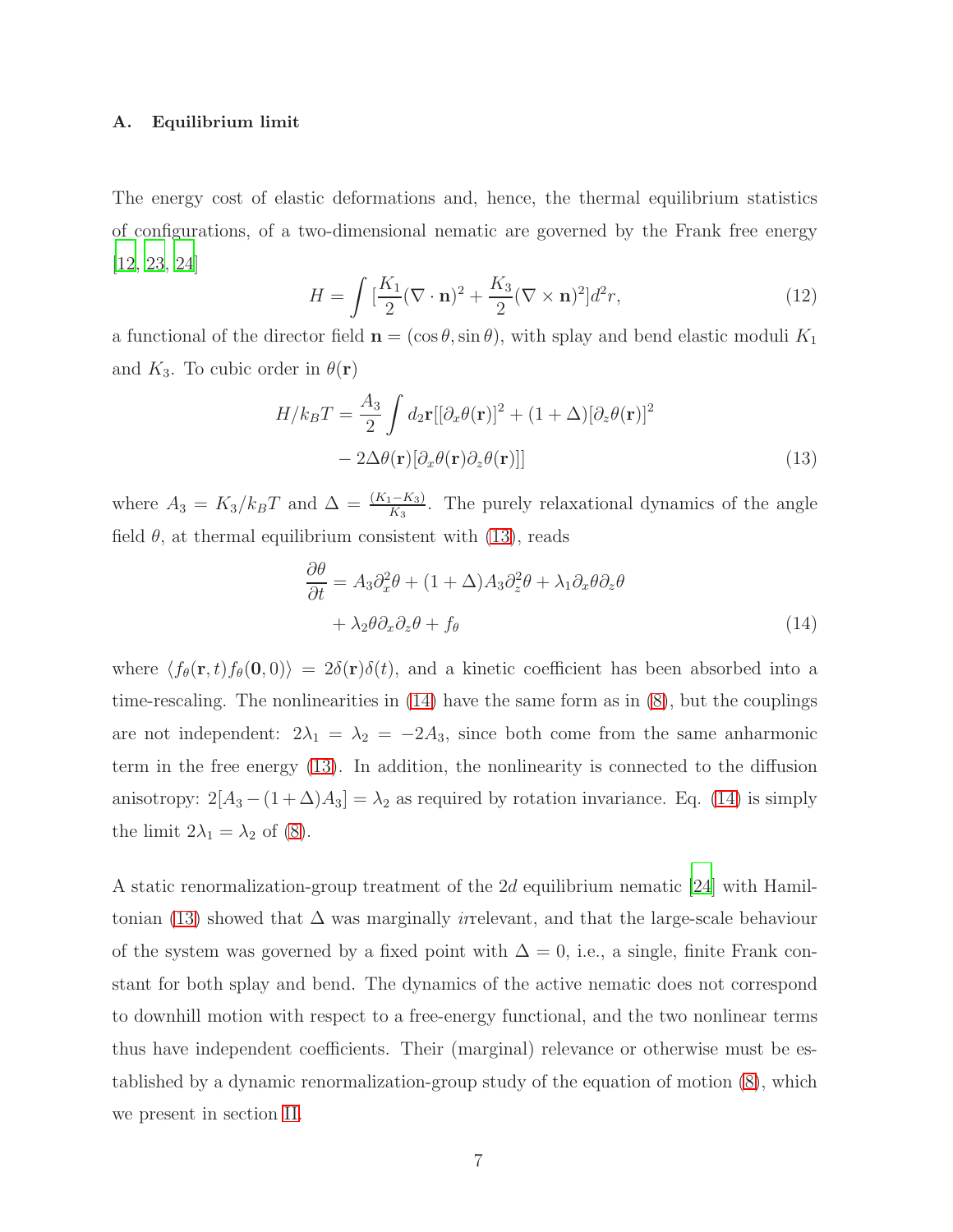#### <span id="page-7-0"></span>B. Burgers equation

The structure of [\(8\)](#page-5-2) in a certain special limit merits some attention. If we switch off the  $\lambda_2$ -nonlinearity, equation [\(8\)](#page-5-2) has a higher symmetry than in general, *viz.*, under  $\theta \to \theta$  + constrt without a corresponding transformation of the coordinates. In addition, it is invariant under  $x \leftrightarrow z$ , which allows us to rescale the equations so that the diffusion of  $\theta$  is isotropic:

<span id="page-7-1"></span>
$$
\frac{\partial \theta}{\partial t} = A \nabla^2 \theta + \lambda \partial_x \theta \partial_z \theta + f_{\theta} \tag{15}
$$

with a spatiotemporally white noise  $f_{\theta}$  as in [\(9\)](#page-5-3). This equation for  $\lambda \neq 0$  cannot correspond to an equilibrium system, because the sole surviving nonlinear term  $\lambda \partial_x \theta \partial_z \theta$  cannot be written as  $\delta A/\delta\theta(\mathbf{x})$  for any scalar functional  $A[\theta][25]$  $A[\theta][25]$  Note the similarity of [\(15\)](#page-7-1) to the KPZ equation [\[11](#page-28-9)] for the height field of a driven interface. Extending the analogy, it is easy to see that the velocity field  $\mathbf{v} = (\partial_z \theta, \partial_x \theta)$  as in [\(7\)](#page-5-1) obeys the Burgers-like equation [\[10,](#page-28-8) [11\]](#page-28-9)

<span id="page-7-2"></span>
$$
\frac{\partial \mathbf{v}}{\partial t} = A \nabla^2 \mathbf{v} + \lambda (\mathbf{v} \cdot \nabla) \mathbf{v} + \mathbf{f}_{\mathbf{v}} \tag{16}
$$

with a conserving noise  $\mathbf{f}_{\mathbf{v}} = (\partial_z f_{\theta}, \partial_x f_{\theta})$ . The curl-free condition of a traditional Burgers velocity field is replaced in our case by  $\partial_x v_x - \partial_z v_z = 0$ , which amounts to equal extension rates along x and z. In the 2d randomly-forced Burgers-KPZ problem, the nonlinearity is known [\[10](#page-28-8), [11](#page-28-9)] to be marginally relevant, so that the large-scale long-time behaviour is governed by a strong-coupling fixed point inaccessible to a perturbative RG. It is natural to ask what happens in the seemingly similar problem at hand.

#### <span id="page-7-3"></span>*1. Galilean invariance*

Eqns. [\(15\)](#page-7-1) and [\(16\)](#page-7-2) are invariant under the infinitesimal Galilean boost

$$
\mathbf{x} \to \mathbf{x} - \mathbf{u}t \tag{17}
$$

$$
\theta \to \theta + \tilde{\mathbf{u}} \cdot \mathbf{x} \tag{18}
$$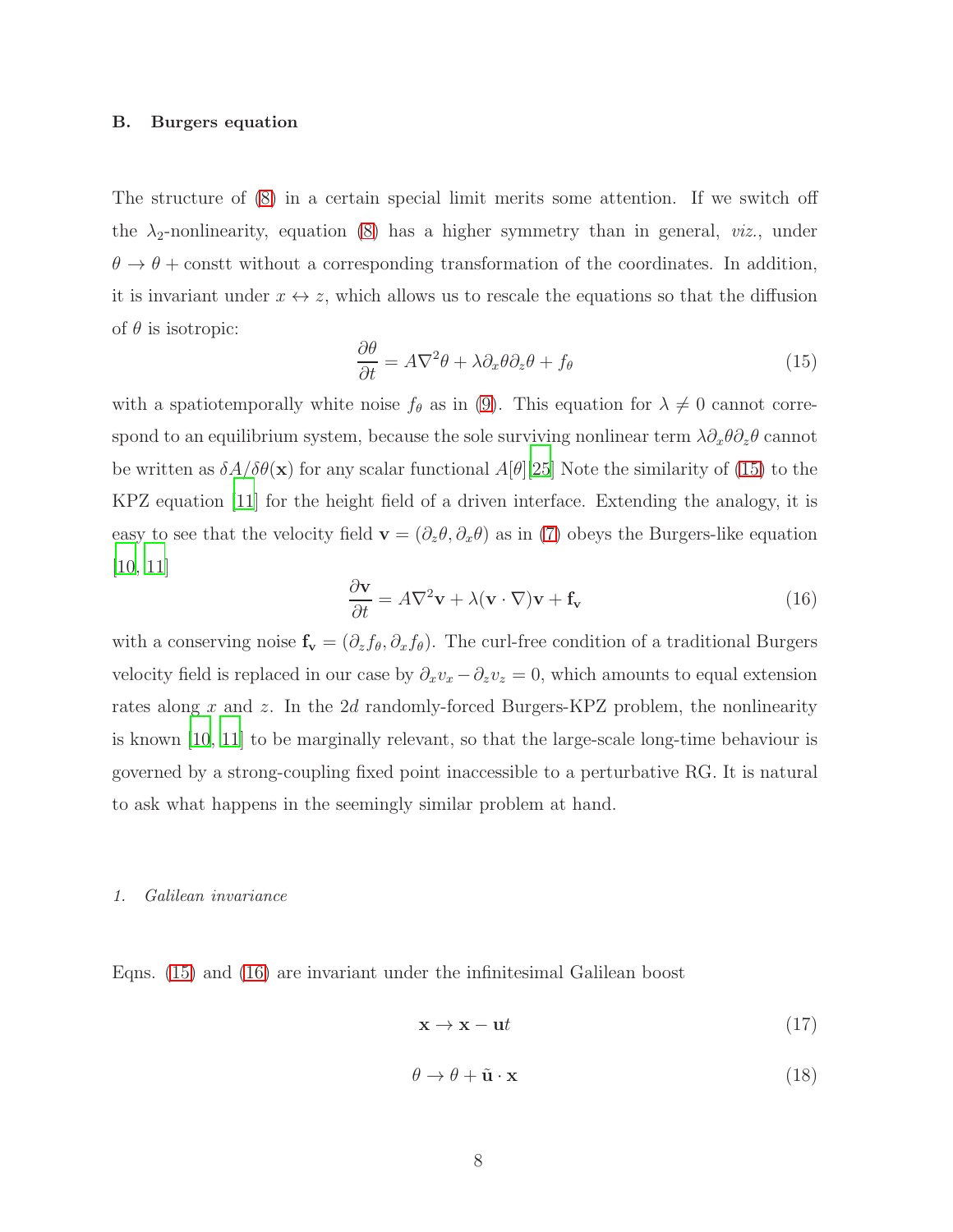or equivalently

$$
\mathbf{v} \to \mathbf{v} + \mathbf{u} \tag{19}
$$

where

$$
\tilde{\mathbf{u}} = (u_z, u_x) \tag{20}
$$

inverts the vector components of u. By analogy to the results of [\[10\]](#page-28-8) and [\[11](#page-28-9)] this invariance implies that the nonlinear-coupling  $\lambda$  does not renormalise in this special limit.

### <span id="page-8-0"></span>II. RENORMALIZATION GROUP THEORY

In this section we outline our one-loop dynamic renormalization group (DRG) analysis of the large-scale, long-time behaviour of Eq. [\(8\)](#page-5-2). Our treatment is general, allowing for two independent coupling strengths  $\lambda_1$ ,  $\lambda_2$ , but we will examine the  $\lambda_2 \to 0$  limit of section IB as well. We present only the key steps of the calculation, relegating details to the Appendices.

The momentum-shell dynamical renormalization group (DRG) [\[10,](#page-28-8) [26](#page-29-7), [27](#page-29-8), [28](#page-29-9)] consists of two steps. Consider a system with physical fields described by Fourier modes with wavevector **q** with  $0 \leq q \equiv |\mathbf{q}| < \Lambda$ , the ultraviolet (UV) cutoff. First: eliminate modes with  $\Lambda e^{-l} \leq q < \Lambda$ , by solving for them in terms of those in  $0 \leq q < \Lambda e^{-l}$  and the noise, and average over that part of the noise whose wavenumber lies in  $[{\Lambda}e^{-l}, {\Lambda})$ . Second: rescale space, time, and dynamical variables to restore the cutoff  $\Lambda$  and to preserve the form of the equations of motion to the extent possible. The result is an equation of motion in which the parameters have changed from their initial values, call them  $\{K_0\}$ , to *l*-dependent values  $\{K(l)\}\$ . Now, correlation functions at small wavenumber can be calculated either from the original equations of motion or from those obtained after the above two steps. This key observation leads to a homogeneity relation between correlation functions

$$
C(\mathbf{q}, \omega; \{K_0\}) = e^{fl} C(\mathbf{q}e^l, \omega e^{zl}; \{K(l)\}).
$$
\n(21)

that can be used to calculate long-wavelength correlations with particular ease if the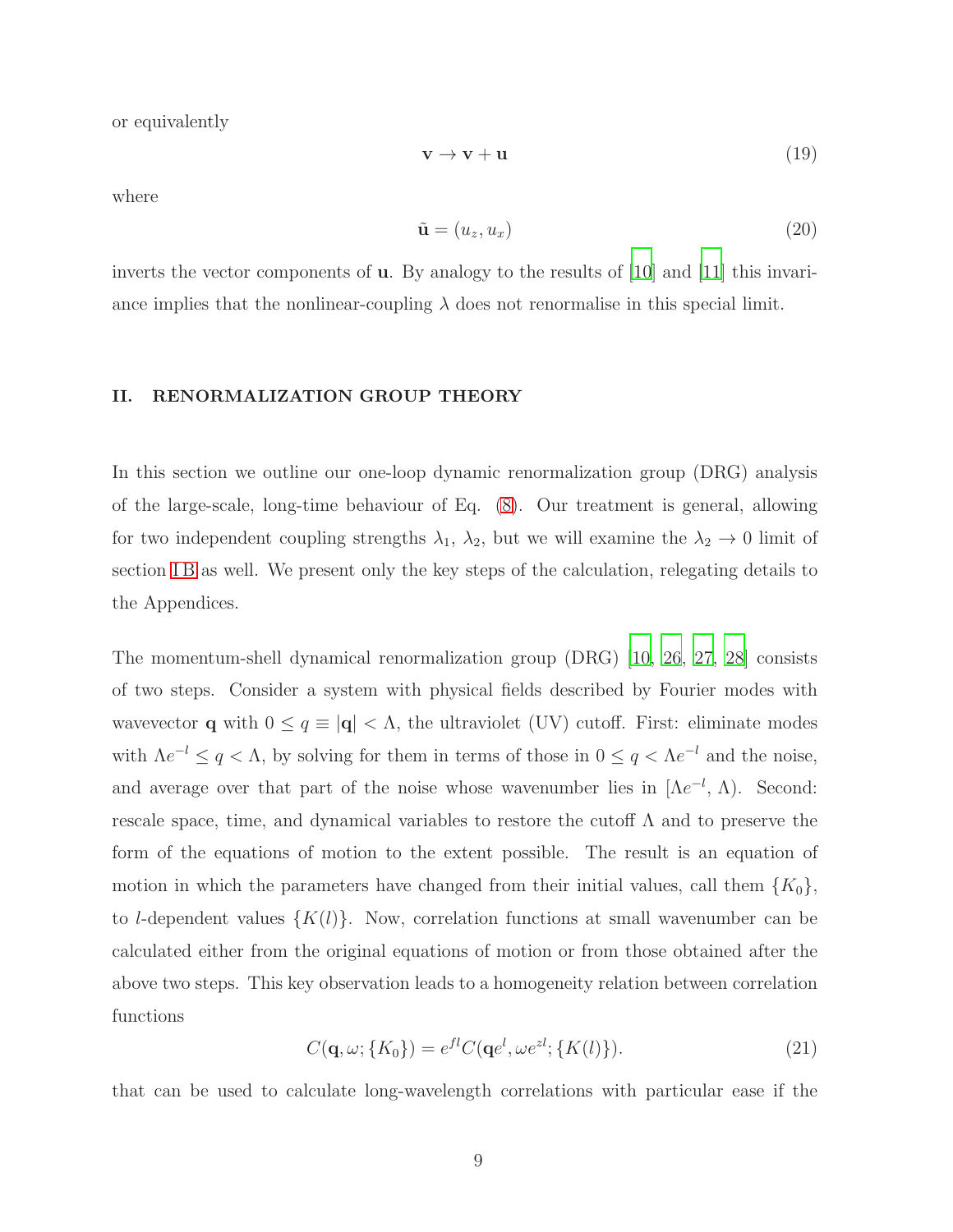couplings flow to a small fixed-point value  $\{K(\infty)\}\$  under iteration of the above transformation. Let us carry out this process for our model, Eq. [\(8\)](#page-5-2).

We insert the decomposition [\[29](#page-29-10)]  $\theta(\mathbf{r},t) = \int_{q<\Lambda,\omega} \theta(\mathbf{q},\omega) \exp(i\mathbf{q}\cdot\mathbf{r} - i\omega t)$  into [\(8\)](#page-5-2) to obtain the  $\theta$  equation in Fourier space:

$$
\theta(\mathbf{q}, \omega) = G_0(\mathbf{q}, \omega) f_{\theta}(\mathbf{q}, \omega) - G_0(\mathbf{q}, \omega)
$$

$$
\int_{k\Omega} M(\mathbf{k}, \mathbf{q} - \mathbf{k}) \theta(\mathbf{k}, \Omega) \theta(\mathbf{q} - \mathbf{k}, \omega - \Omega) \tag{22}
$$

where

<span id="page-9-3"></span><span id="page-9-0"></span>
$$
G_0(\mathbf{q}, \omega) = [-i\omega + A_1 q_x^2 + A_2 q_z^2]^{-1}
$$
\n(23)

is the bare propagator,

$$
M(\mathbf{k}, \mathbf{q} - \mathbf{k}) = \frac{\lambda_1}{2} [k_x (q_z - k_z) + k_z (q_x - k_x)]
$$
  
+ 
$$
\frac{\lambda_2}{2} [k_x k_z + (q_x - k_x) (q_z - k_z)]
$$
(24)

the bare vertex, and the Fourier transform  $f_{\theta}(\mathbf{q}, \omega)$  of the Gaussian spatiotemporally white noise in [\(8\)](#page-5-2) has autocorrelation

<span id="page-9-2"></span>
$$
\langle f_{\theta}(\mathbf{q},\omega)f_{\theta}(\mathbf{q}',\omega')\rangle = 2D_0(2\pi)^{2+1}\delta(\mathbf{q}+\mathbf{q}')\delta(\omega+\omega')
$$
 (25)



<span id="page-9-1"></span>FIG. 1: (a) Definition of symbols. (b) Diagram for full non-linear equation [\(22\)](#page-9-0) in Fourier space. The left hand side of the pictorial equation is the full solution to  $\theta(\mathbf{q}, \omega) = G(\mathbf{q}, \omega) f_{\theta}(\mathbf{q}, \omega)$ , where  $G(\mathbf{q}, \omega)$  is the full propagator. The first part on the right hand side is the zeroth order solution to [\(22\)](#page-9-0)  $\theta(\mathbf{q}, \omega) = G_0(\mathbf{q}, \omega) f_\theta(\mathbf{q}, \omega)$  and the second term is the contribution of the nonlinearity.

Eq. [\(22\)](#page-9-0) can be represented graphically as in Fig. [1.](#page-9-1) A perturbative approach to solving [\(22\)](#page-9-0) generates corrections that can be expressed in terms of Feynman graphs of three types – propagator, noise strength and nonlinearities – given in Fig. [2.](#page-10-0)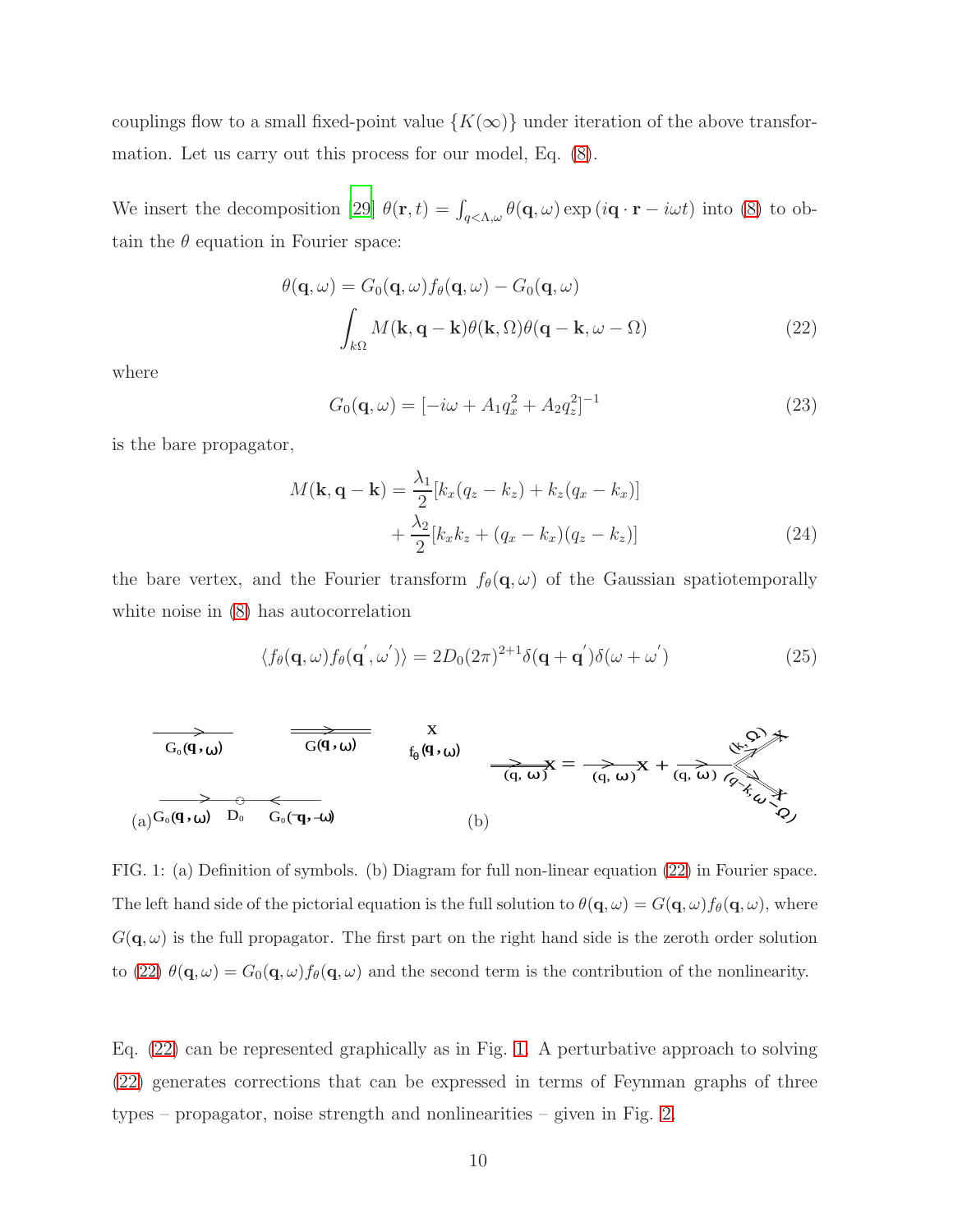$$
\frac{(k, \Omega)}{(a)} \underset{(a)}{\longrightarrow} = \underset{(b)}{\longrightarrow} + 4 \underset{(c)}{\overset{(k, \Omega)}{\longrightarrow}} + 4 \underset{(d, \omega)}{\overset{(d, \omega)}{\longrightarrow}} + 4 \underset{(e)}{\overset{(e, \omega)}{\longrightarrow}} + 4 \underset{(e)}{\overset{(h, \omega)}{\longrightarrow}} + 4 \underset{(e)}{\overset{(h, \omega)}{\longrightarrow}} + 4 \underset{(e)}{\overset{(e, \omega)}{\longrightarrow}} + 4 \underset{(e)}{\overset{(e, \omega)}{\longrightarrow}} + 4 \underset{(e)}{\overset{(h, \omega)}{\longrightarrow}} + 4 \underset{(e)}{\overset{(h, \omega)}{\longrightarrow}} + 4 \underset{(e)}{\overset{(h, \omega)}{\longrightarrow}} + 4 \underset{(e)}{\overset{(h, \omega)}{\longrightarrow}} + 4 \underset{(e)}{\overset{(h, \omega)}{\longrightarrow}}
$$

<span id="page-10-0"></span>FIG. 2: (a) Graph for propagator  $G(\mathbf{q}, \omega)$ . The left hand side with a double line is the full propagator, the first term on the right hand side is the zeroth order and the second term is the one-loop correction. (b) Graph for force density  $D(\mathbf{q}, \omega)$  defined by [\(25\)](#page-9-2). The second term on the right hand side is the one-loop correction. (c) Graph for the three-point vertex function. The structure with three legs with one incoming and two outgoing is the vertex  $-\frac{1}{(2\pi)}$  $\frac{1}{(2\pi)^{2+1}} \int M(\mathbf{k}, \mathbf{q} - \mathbf{k})$ . The three graphs are  $\Gamma_a$ ,  $\Gamma_b$  and  $\Gamma_c$ .

# A. Propagator calculation

The effective propagator  $G(\mathbf{q}, \omega)$  [defined by  $\theta(\mathbf{q}, \omega) \equiv G(\mathbf{q}, \omega) f_{\theta}(\mathbf{q}, \omega)$ ] is given perturbatively in Fig.  $2(a)$ . The averaging over the noise is performed using  $(25)$ . The one-loop correction to the propagator is

$$
G(\mathbf{q}, \omega) = G_0(\mathbf{q}, \omega) + 4G_0^2((\mathbf{q}, \omega) \times 2D_0
$$

$$
\int_{k\Omega} M(\mathbf{k}, \mathbf{q} - \mathbf{k})M(-\mathbf{k}, \mathbf{q})G_0(\mathbf{k}, \Omega)
$$

$$
G_0(-\mathbf{k}, -\Omega)G_0(\mathbf{q} - \mathbf{k}, \omega - \Omega) \tag{26}
$$

or

<span id="page-10-1"></span>
$$
G^{-1}(\mathbf{q},\omega) = G_0^{-1}(\mathbf{q},\omega) - \Sigma(\mathbf{q},\omega)
$$
\n(27)

with a self-energy

$$
\Sigma(\mathbf{q},\omega) = 4 \times 2D_0 \int_{k\Omega} M(\mathbf{k}, \mathbf{q} - \mathbf{k}) M(-\mathbf{k}, \mathbf{q})
$$

$$
G_0(\mathbf{k}, \Omega) G_0(-\mathbf{k}, -\Omega) G_0(\mathbf{q} - \mathbf{k}, \omega - \Omega) \tag{28}
$$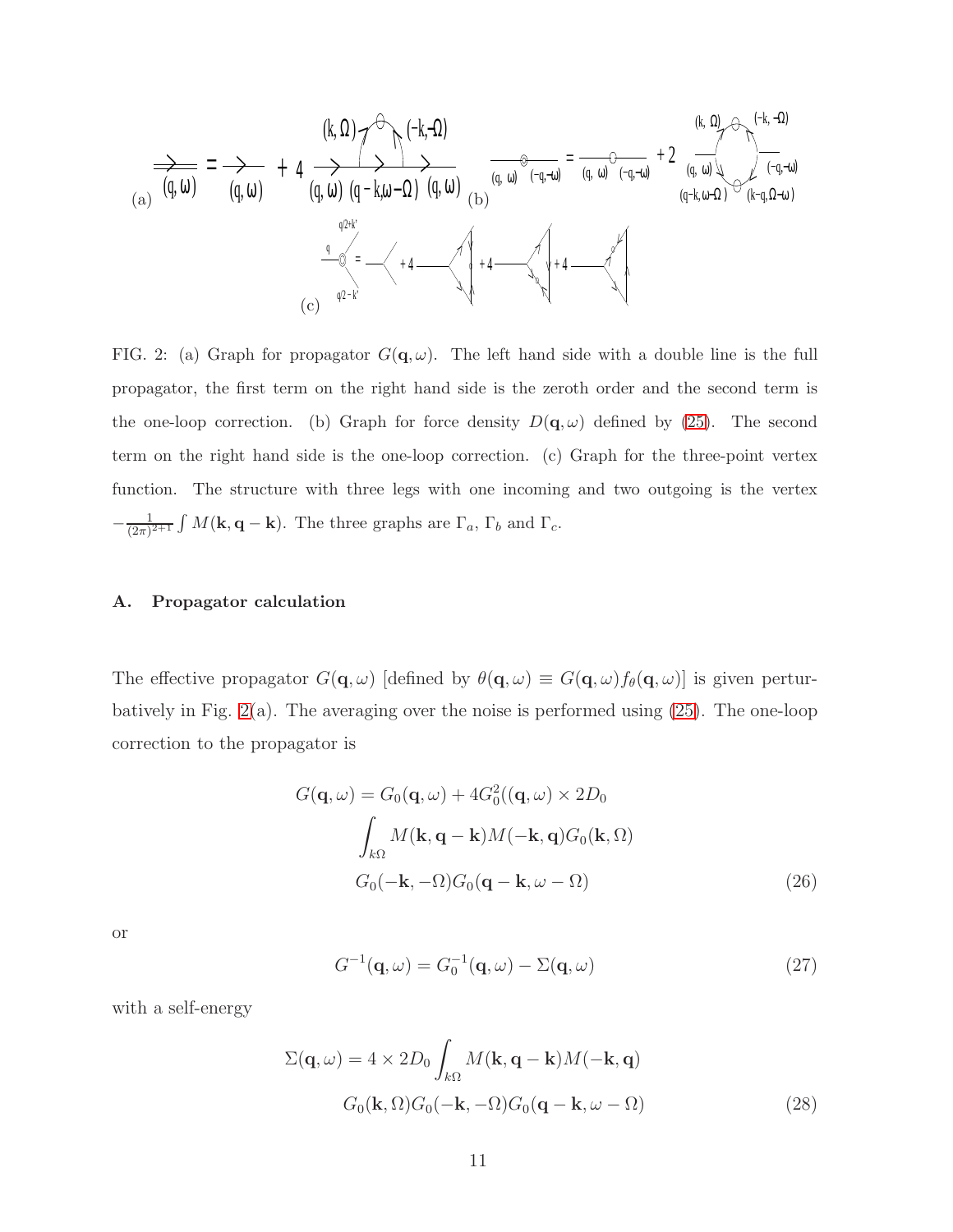where the combinatorial factor of four represents possible noise contractions leading to Fig [2](#page-10-0) (a). A few steps of calculation of the integrals are performed in Appendix [A.](#page-20-0) For small wavenumber **q** and for  $\omega \to 0$ , the result of integrating out a shell between  $\Lambda e^{-l}$ and  $\Lambda$  in q space is the self-energy.

$$
\Sigma(\mathbf{q},0) = \frac{l}{4\pi} \left[ -\frac{G_2(\bar{\lambda}_1, \bar{\lambda}_2)}{8} (A_1 q_x^2 + A_2 q_y^2) + \frac{G_3(\bar{\lambda}_1, \bar{\lambda}_2) A_1 A_2}{(\sqrt{A_1} + \sqrt{A_1})^2} \right]
$$
(29)

where

<span id="page-11-3"></span><span id="page-11-1"></span>
$$
G_2(\bar{\lambda}_1, \bar{\lambda}_2) = (2\bar{\lambda}_1^2 + \bar{\lambda}_2^2 - 3\bar{\lambda}_1\bar{\lambda}_2)
$$
  

$$
G_3(\bar{\lambda}_1, \bar{\lambda}_2) = (\bar{\lambda}_2^2 - \bar{\lambda}_1\bar{\lambda}_2)
$$
 (30)

The dimensionless quantities  $\bar{\lambda}_1$  and  $\bar{\lambda}_2$  are defined by

<span id="page-11-2"></span>
$$
\bar{\lambda}_i \bar{\lambda}_j = \frac{\lambda_i \lambda_j D_0}{(A_1 A_2)^{3/2}}, \qquad i, j = 1, 2
$$
\n(31)

When we implement the dynamical renormalization group, terms of order  $q^2$  and of order 1 are generated though the self-energy. Terms of order  $q^2$  will give corrections to the diffusion constants  $(A_1, A_2)$ . What about the terms [\[30](#page-29-11)] of order 1, which also arise in the analysis of Pelcovits et al. [\[24](#page-29-5)]? As in [\[24](#page-29-5)], we proceed by first ignoring the terms of order 1, whose coefficient is proportional to one nonlinear coupling  $\lambda_2$ , and then, post facto, realise they too are (marginally) irrelevant because  $\lambda_2$  itself is found to be marginally irrelevant. Proceeding in this manner we find

$$
G^{-1}(\mathbf{q}, 0) = G_0^{-1}(\mathbf{q}, 0) - \Sigma(\mathbf{q}, 0)
$$
  
\n
$$
\sim \tilde{A}_1 q_x^2 + \tilde{A}_2 q_z^2
$$
  
\n
$$
= A_1 q_x^2 + A_2 q_z^2
$$
  
\n
$$
+ \frac{G_2(\bar{\lambda}_1, \bar{\lambda}_2)(A_1 q_x^2 + A_2 q_z^2)l}{4 \times 8\pi}
$$
 (32)

That is,

<span id="page-11-0"></span>
$$
\tilde{A}_1 = A_1[1 + \frac{G_2(\bar{\lambda}_1, \bar{\lambda}_2)l}{4 \times 8\pi}]; \n\tilde{A}_2 = A_2[1 + \frac{G_2(\bar{\lambda}_1, \bar{\lambda}_2)l}{4 \times 8\pi}].
$$
\n(33)

These are the intermediate (one-loop graphical) corrections for anisotropic diffusion constants.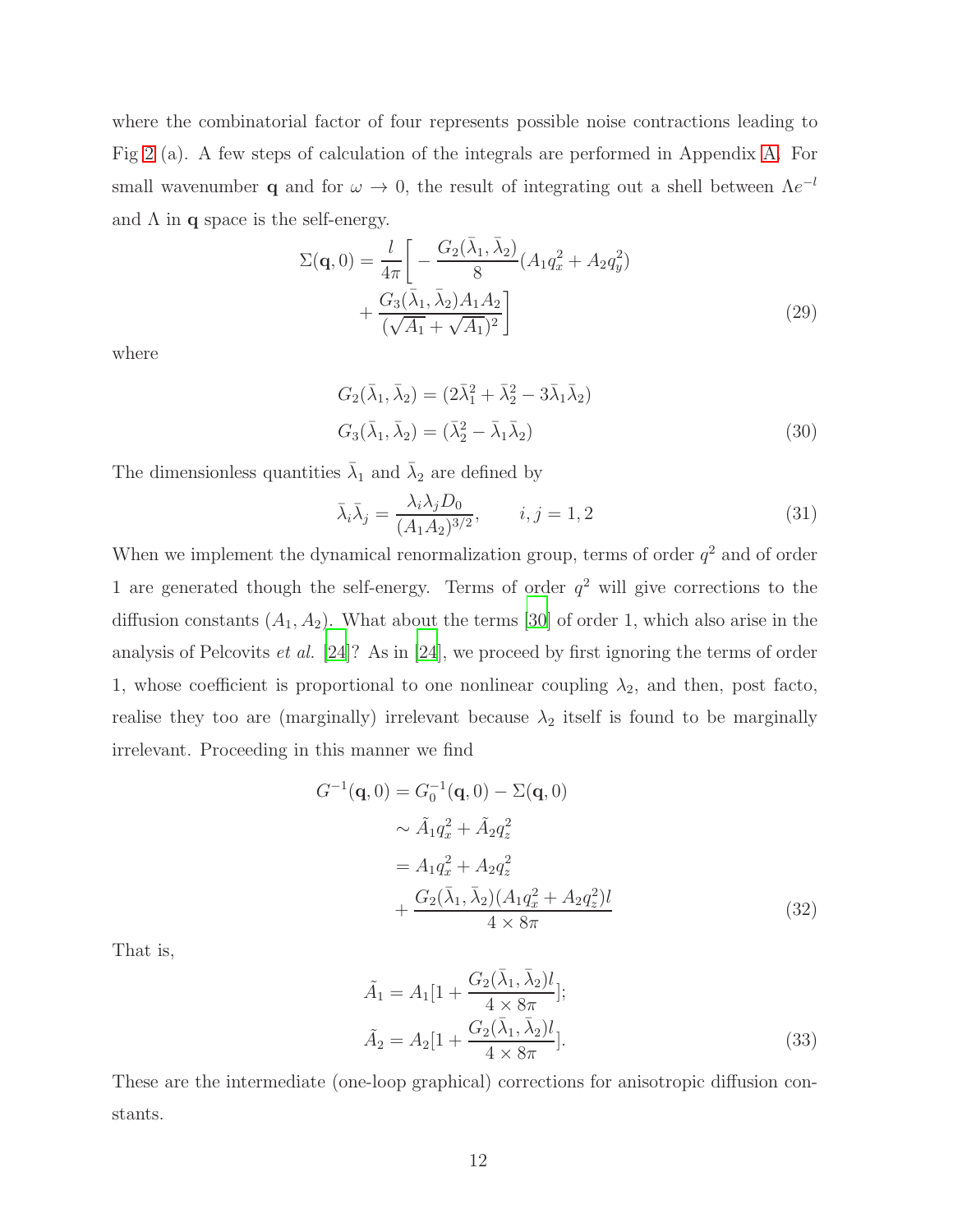#### B. Vertex calculation

From the full equation [\(22\)](#page-9-0) and (Fig [1\)](#page-9-1), the diagrams contributing to the vertex correction are shown in  $(Fig 2(b))$  $(Fig 2(b))$  $(Fig 2(b))$ . There will be three types of diagrams, all with multiplicity 4, denoted by  $\Gamma_a$ ,  $\Gamma_b$  and  $\Gamma_c$ . The details of the calculation are given in Appendix [B.](#page-22-0) The full vertex is defined as a combination of  $\lambda_1$  and  $\lambda_2$  equation [\(24\)](#page-9-3). We study how this vertex evolves under the DRG and at the end of the calculation we can separate terms corresponding to  $\lambda_1$  and  $\lambda_2$ . From (Fig [2\(](#page-10-0)b)), expression for

$$
\Gamma_a(\mathbf{q}, \mathbf{k_1}) = 4 \times 2D_0 \int_{k\Omega} M(\mathbf{k}, \mathbf{q} - \mathbf{k})
$$
  
 
$$
\times M(\frac{\mathbf{q}}{2} + \mathbf{k}_1, \mathbf{k} - \frac{\mathbf{q}}{2} - \mathbf{k}_1)
$$
  
 
$$
\times M(\frac{\mathbf{q}}{2} - \mathbf{k}_1, -\mathbf{k} + \frac{\mathbf{q}}{2} + \mathbf{k}_1)
$$
  
 
$$
\times \left| G_0(\mathbf{k} - \frac{\mathbf{q}}{2} - \mathbf{k}_1, \Omega - \frac{\omega}{2} - \Omega_1) \right|^2
$$
  
 
$$
\times G_0(\mathbf{k}, \Omega)G_0(\mathbf{q} - \mathbf{k}, \omega - \Omega)
$$
(34)

The integral as usual is over  $\Lambda e^{-l} < q < \Lambda$ . Similarly one can get expressions for  $\Gamma_b(\mathbf{q}, \mathbf{k_1})$ and  $\Gamma_c(\mathbf{q}, \mathbf{k_1})$ . Hence, adding contributions to all diagrams for the vertex,  $\Gamma_a(\mathbf{q}, \mathbf{k_1})$  +  $\Gamma_b(\mathbf{q}, \mathbf{k_1}) + \Gamma_c(\mathbf{q}, \mathbf{k_1})$  we can get the graphical corrections to the couplings  $\lambda_1$  and  $\lambda_2$ . After a calculation as in Appendix [B,](#page-22-0) the graphical corrections to  $\lambda_1$  and  $\lambda_2$  are

<span id="page-12-2"></span><span id="page-12-1"></span><span id="page-12-0"></span>
$$
\tilde{\lambda}_1 = \lambda_1 \left[ 1 - \frac{F_1(\bar{\lambda}_1, \bar{\lambda}_2)l}{2 \times 8\pi} \right]
$$

$$
\tilde{\lambda}_2 = \lambda_2 \left[ 1 - \frac{F_2(\bar{\lambda}_1, \bar{\lambda}_2)l}{2 \times 8\pi} \right]
$$
(35)

 $F_1(\bar{\lambda}_1, \bar{\lambda}_2), F_2(\bar{\lambda}_1, \bar{\lambda}_2)$  defined by,

$$
F_1(\bar{\lambda}_1, \bar{\lambda}_2) = -2\bar{\lambda}_1 \bar{\lambda}_2 + 3\bar{\lambda}_2^2 + \bar{\lambda}_2^3 / \bar{\lambda}_1
$$
  

$$
F_2(\bar{\lambda}_1, \bar{\lambda}_2) = -4\bar{\lambda}_2 \bar{\lambda}_1 + 6\bar{\lambda}_2^2
$$
 (36)

Note from [\(36\)](#page-12-0) that  $F_1(\bar{\lambda}_1, \bar{\lambda}_2) = 0$ , if  $\lambda_2$  is zero. This says that there is no graphical correction to  $\lambda_1$  if  $\lambda_2$  is zero. This is a result of the Galilean invariance in this limit, as pointed out in section [I B 1.](#page-7-3)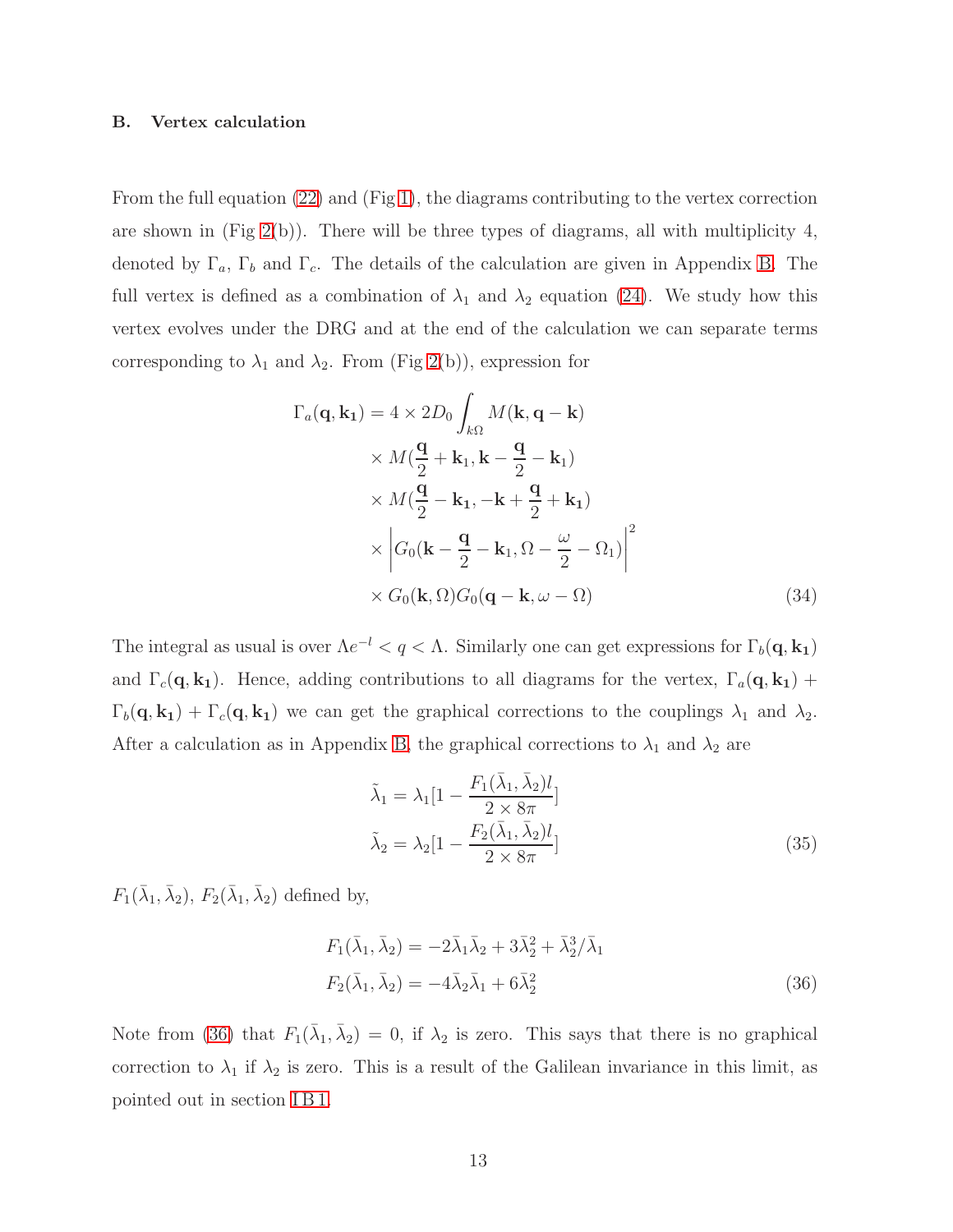## C. Noise strength renormalization

An effective noise strength  $\tilde{D}$  can be defined by

$$
\langle \theta^*(\mathbf{q}, \omega)\theta(\mathbf{q}, \omega) \rangle = 2\tilde{D}G(\mathbf{q}, \omega)G(-\mathbf{q}, -\omega). \tag{37}
$$

This quantity is calculated perturbatively by the series shown in (Fig  $2(c)$ ). To one-loop order

$$
2\tilde{D} = 2D_0 + 2(2D_0)^2 \int_{k\Omega} M(\mathbf{k}, \mathbf{q} - \mathbf{k}) M(-\mathbf{k}, \mathbf{k} - \mathbf{q})
$$

$$
\times \left| G_0(\mathbf{k}, \Omega) \right|^2 \left| G_0(\mathbf{q} - \mathbf{k}, \omega - \Omega) \right|^2 \tag{38}
$$

The integral in equation [\(38\)](#page-13-0) is performed in Appendix [C.](#page-26-0) After doing the integrals, the graphical correction to  $D_0$  is

<span id="page-13-1"></span><span id="page-13-0"></span>
$$
\tilde{D} = D_0 \left[ 1 + \frac{(\bar{\lambda}_2 - \bar{\lambda}_1)^2 l}{2 \times 8\pi} \right]
$$
\n(39)

#### *1. The detailed balance limit*

From equations [\(33\)](#page-11-0) and [\(39\)](#page-13-1), for  $\lambda_2 = 0$  ( $A_1 = A_2 = A$ ,  $G_2(\bar{\lambda}_1, \bar{\lambda}_2) = (2\bar{\lambda}_1^2 + \bar{\lambda}_2^2 - 3\bar{\lambda}_1 \bar{\lambda}_2) =$  $2\bar{\lambda}_1^2$  and  $(\bar{\lambda}_2 - \bar{\lambda}_1)^2 = \bar{\lambda}_1^2$ , i.e., A and D have the same graphical corrections. This suggests that detailed balance should obtain in the limit  $\lambda_2 = 0$ . To discover this detailed balance let us write the Fokker-Planck equation [\[31](#page-30-0)] for the probability distribution functional  $P[\theta, t]$  of the  $\theta$ -field:

$$
\frac{\partial P}{\partial t} + \sum_{\mathbf{q}} \frac{\partial}{\partial \theta_{\mathbf{q}}} \left[ D_0 \frac{\partial}{\partial \theta_{-\mathbf{q}}} + A \mathbf{q}^2 \theta_{\mathbf{q}} \right] \n+ \frac{\lambda_1}{\sqrt{\Omega}} \sum_{\mathbf{l}, \mathbf{m}} M(\mathbf{l}, \mathbf{m}) \theta_{\mathbf{l}} \theta_{\mathbf{m}} \delta_{\mathbf{q}, \mathbf{l} + \mathbf{m}} \right] P = 0.
$$
\n(40)

We guess that a Gaussian probability distribution function

<span id="page-13-3"></span><span id="page-13-2"></span>
$$
P_{st} = N \exp\left[-\frac{1}{2}\sum_{\mathbf{q}} \frac{\theta_{\mathbf{q}}\theta_{-\mathbf{q}}}{<\theta_{\mathbf{q}}\theta_{-\mathbf{q}}>} \right]
$$
(41)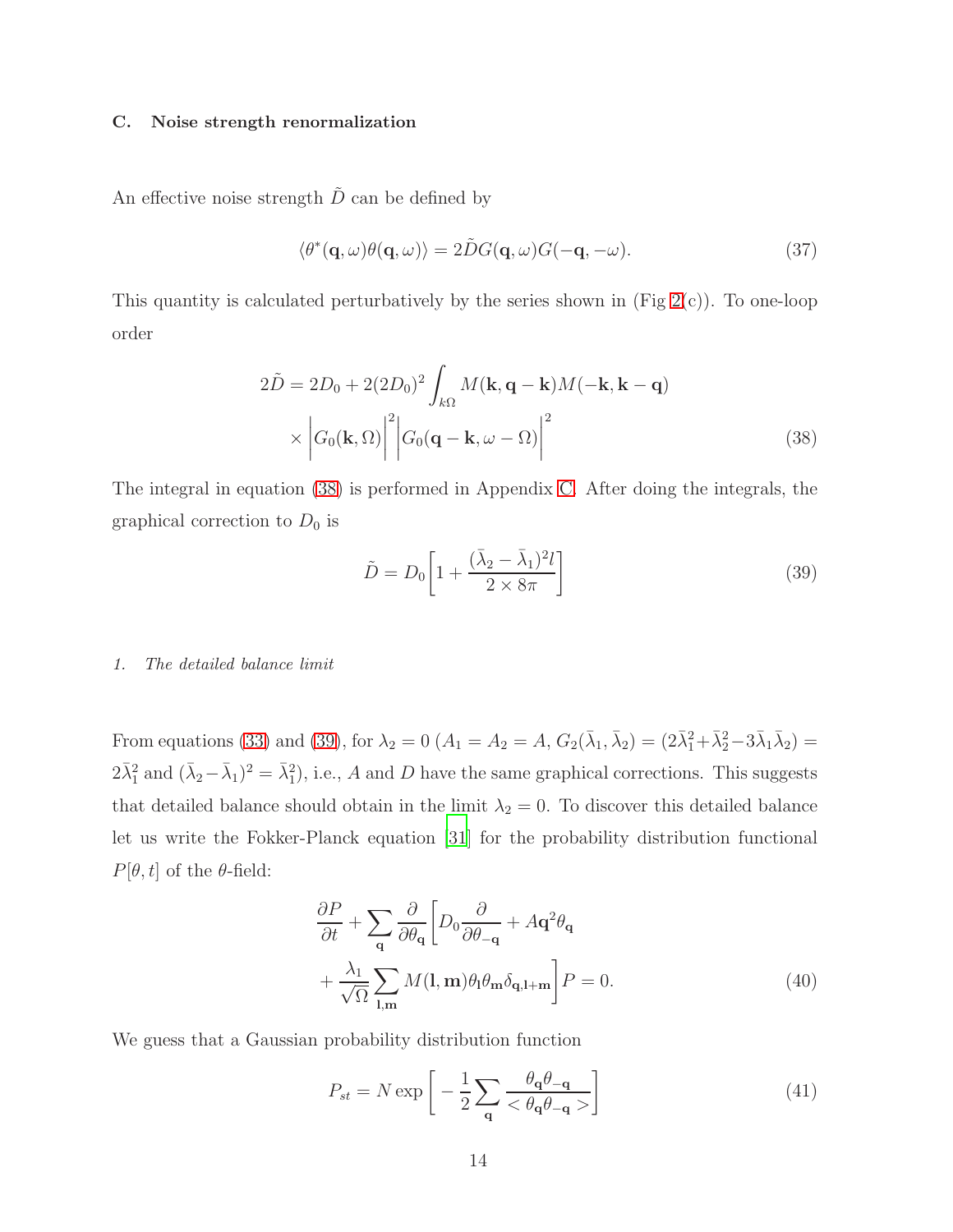is a steady solution to equation [\(40\)](#page-13-2),  $M(\mathbf{l}, \mathbf{m}) = (l_x m_y + m_x l_y)$ , N is a normalization factor and the two-point function  $\langle \theta_{\bf q} \theta_{\bf -q} \rangle = (D_0/A)q^{-2}$ . If this is so, the last term on the right of equation [\(40\)](#page-13-2) should vanish if  $P_{st}$  from equation [\(41\)](#page-13-3) is inserted for P. Let us check this:

<span id="page-14-0"></span>
$$
\left[\sum_{q,l,m} \frac{\partial}{\partial \theta_q} M(\mathbf{l}, \mathbf{m}) \theta_l \theta_{\mathbf{m}} \delta_{\mathbf{q}, \mathbf{l} + \mathbf{m}} \right] P_0
$$
  
= 
$$
\sum_{q,l,m} M(\mathbf{l}, \mathbf{m}) \theta_l \theta_{\mathbf{m}} \delta_{\mathbf{q}, \mathbf{l} + \mathbf{m}} \frac{\partial P_0}{\partial \theta_q}
$$
  
= 
$$
-P_0 \frac{D_0}{A} \sum_{\mathbf{q}, \mathbf{l}, \mathbf{m}} \mathbf{q}^2 M(\mathbf{l}, \mathbf{m}) \theta_l \theta_{\mathbf{m}} \theta_{-\mathbf{q}} \delta_{\mathbf{q}, \mathbf{l} + \mathbf{m}}
$$
(42)

Using the symmetry  $-q \rightleftharpoons l \rightleftharpoons m$  in [\(42\)](#page-14-0) we get

<span id="page-14-1"></span>
$$
\sum_{q,l,m} \mathbf{q}^2 M(\mathbf{l}, \mathbf{m}) \theta_1 \theta_{\mathbf{m}} \theta_{-\mathbf{q}} \delta_{q,l+m}
$$
  
= 
$$
\frac{1}{3} \sum_{l,m} [M(\mathbf{l}, \mathbf{m})(\mathbf{l} + \mathbf{m})^2 + \mathbf{l}^2 M(-\mathbf{m}, \mathbf{l} + \mathbf{m})
$$
  
+ 
$$
\mathbf{m}^2 M(-\mathbf{l}, \mathbf{l} + \mathbf{m})] \theta_1 \theta_{\mathbf{m}} \theta_{-\mathbf{l} - \mathbf{m}}
$$
(43)

The summation inside the square bracket in [\(43\)](#page-14-1) is zero. This means that for  $\lambda_2 = 0$  the Gaussian defined in  $(41)$ , is a steady solution of the FP equation  $(40)$ , consistent with the detailed balance noted after equation [\(39\)](#page-13-1) in this limit. In particular, we can already conclude that there is no singular renormalization of the stiffnesses in the Burgers-like limit of the model, as the equal-time correlators of  $\theta$  can be obtained directly from the Gaussian probability distribution function [\(41\)](#page-13-3).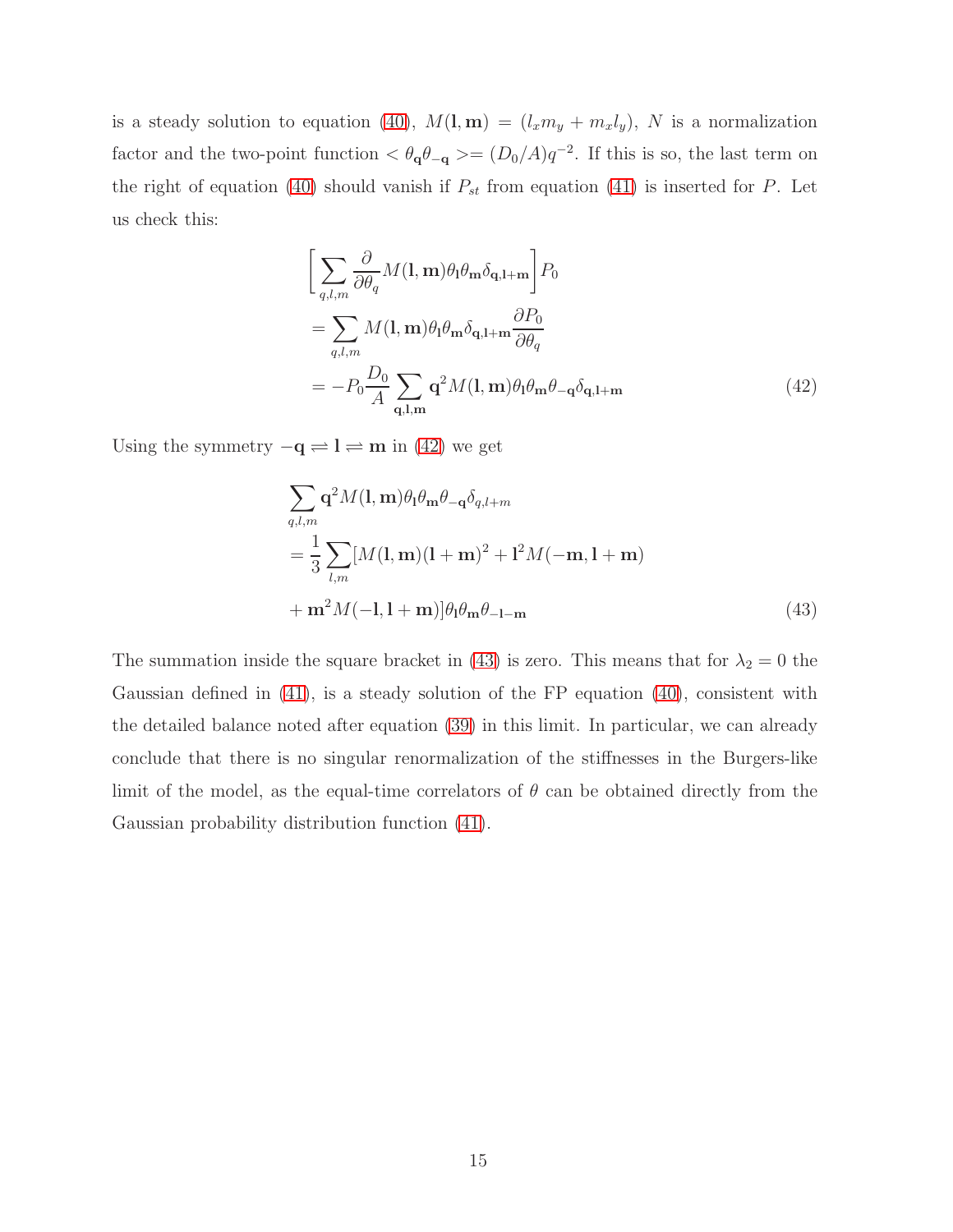## D. Full RG Analysis

We now return to the general case  $\lambda_1$ ,  $\lambda_2$  nonzero. Substituting results from [\(33\)](#page-11-0), [\(35\)](#page-12-1) and [\(39\)](#page-13-1) to [\(22\)](#page-9-0), gives the intermediate equation for  $\theta^{\lt}(\mathbf{q},\omega)$  (without rescaling)

$$
\theta_l^{\leq}(\mathbf{q}, \omega) = G_l(\mathbf{q}, \omega) (f_{l\theta}(\mathbf{q}, \omega) + \Delta f_{\theta}(\mathbf{q}, \omega)) \n- G_l(\mathbf{q}, \omega) \int_{k\Omega} M_l(\mathbf{k}, \mathbf{q} - \mathbf{k}) \n\times \theta^{\leq}(\mathbf{k}, \Omega) \theta^{\leq}(\mathbf{q} - \mathbf{k}, \omega - \Omega),
$$
\n(44)

where the propagator at this intermediate stage is

$$
G_l(\mathbf{q}, \omega) = (-i\omega + \tilde{A}_1 q_x^2 + \tilde{A}_2 q_z^2)^{-1},\tag{45}
$$

with  $\tilde{A}_1$  and  $\tilde{A}_2$  given by [\(33\)](#page-11-0) and  $0 < |\mathbf{q}| < \Lambda e^{-l}$ , unlike the original equation, which is defined on the large range  $0 < |\mathbf{q}| < \Lambda$ .

Next rescale variables to preserve the form of the original equation:

<span id="page-15-1"></span>
$$
q' = qe^l; \qquad \omega' = \omega e^{\alpha(l)}; \n\theta^<(\mathbf{q}, \omega) = \xi(l)\theta'(\mathbf{q}', \omega').
$$
\n(46)

Thus the new variable  $\mathbf{q}'$  is defined on the same interval  $0 < |\mathbf{q}'| < \Lambda$  as the wave-vector q in the original equation. In terms of the new variables, the intermediate equation for  $\theta'(\mathbf{q}', \omega')$  is

$$
\theta'(\mathbf{q}', \omega') = G(l)(\mathbf{q}', \omega')f'_{\theta}(\mathbf{q}', \omega')
$$
  
- 
$$
G(l)(\mathbf{q}', \omega') \int_{k'\Omega'} M(l)(\mathbf{k}', \mathbf{q}' - \mathbf{k}')
$$
  
× 
$$
\theta'(\mathbf{k}', \Omega')\theta'(\mathbf{q}' - \mathbf{k}', \omega' - \Omega'),
$$
 (47)

where

$$
G(l)(\mathbf{q}',\omega') = [-i\omega + A_1(l)q_x'^2 + A_2(l)q_z'^2]^{-1}
$$
\n(48)

with

$$
A_1(l) = \tilde{A}_1 e^{\alpha(l) - 2l}; \qquad A_2(l) = \tilde{A}_2 e^{\alpha(l) - 2l}; \tag{49}
$$

<span id="page-15-0"></span>
$$
f'_{\theta}(\mathbf{q}', \omega') = f_{\theta}^{<}(\mathbf{q}, \omega) e^{\alpha(l)} \xi^{-1}(l)
$$
\n(50)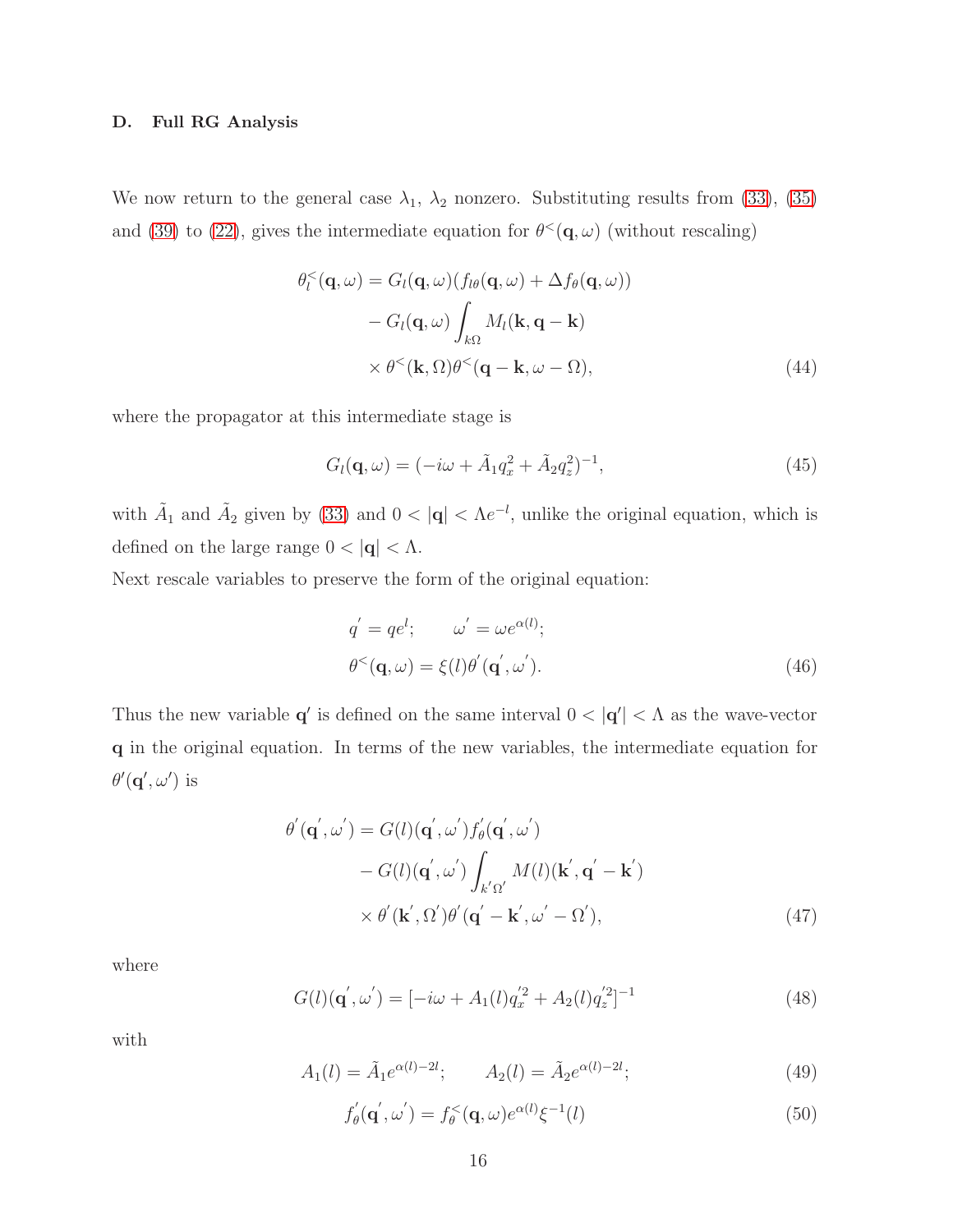$$
M(l)(\mathbf{k}', \mathbf{q}' - \mathbf{k}') = \frac{\lambda_1(l)}{2} \left[ k_x'(q_z' - k_z') + k_z'(q_x' - k_x') \right] + \frac{\lambda_2(l)}{2}
$$

$$
\times \left[ k_x' k_z' + (q_x' - k_x')(q_z' - k_z') \right]
$$
(51)

where  $\lambda_1(l)$  and  $\lambda_2(l)$  are rescaled nonlinearities given by

$$
\lambda_1(l) = \tilde{\lambda}_1 \xi(l) e^{-(d+2)l}; \qquad \lambda_2(l) = \tilde{\lambda}_2 \xi(l) e^{-(d+2)l}
$$
 (52)

The correlation function characterising the force  $f'_{\theta}$  $\phi'_{\theta}(\mathbf{q}', \omega')$ , given by expression [\(50\)](#page-15-0), can be constructed using definition [\(25\)](#page-9-2) and the new set of variables [\(46\)](#page-15-1)

$$
\langle f_{\theta}(\mathbf{q},\omega)f_{\theta}'(\mathbf{q}',\omega')\rangle = 2D(l)(2\pi)^{2+1}\delta(\mathbf{q}+\mathbf{q}')\qquad(53)
$$

with

<span id="page-16-0"></span>
$$
D(l) = \tilde{D}e^{(3\alpha(l) + dl)}\xi^{-2}(l)
$$
\n(54)

where  $d = 2$  and all tilde variables correspond to the graphically corrected quantities in [\(33\)](#page-11-0), [\(35\)](#page-12-1) and [\(39\)](#page-13-1). Substituting for the expressions for all tilde variables

$$
A_1(l) = A_1[1 + \frac{lG_2(\bar{\lambda}_1, \bar{\lambda}_2)}{4 \times 8\pi}]e^{\alpha(l) - 2l},
$$
  
\n
$$
A_2(l) = A_2[1 + \frac{lG_2(\bar{\lambda}_1, \bar{\lambda}_2)}{4 \times 8\pi}]e^{\alpha(l) - 2l},
$$
  
\n
$$
\lambda_1(l) = \lambda_1[1 - \frac{lF_1(\bar{\lambda}_1, \bar{\lambda}_2)}{4 \times 8\pi}]e^{-4l}\xi(l),
$$
  
\n
$$
\lambda_2(l) = \lambda_2[1 - \frac{lF_2(\bar{\lambda}_1, \bar{\lambda}_2)}{4 \times 8\pi}]e^{-4l}\xi(l),
$$
  
\n
$$
D(l) = D[1 + \frac{l(\bar{\lambda}_2 - \bar{\lambda}_1)^2}{2 \times 8\pi}]e^{3\alpha(l) + 2l}\xi^{-2}(l).
$$
\n(55)

# E. Recursion relation

Here we calculate the recursion relation for all five parameters. From [\(55\)](#page-16-0), the constraint of rotational invariance  $2(A_1 - A_2) = \lambda_2$  requires

$$
\xi(l) = \exp(\alpha(l) + 2l) \left( 1 + \frac{l G_2(\bar{\lambda}_1, \bar{\lambda}_2)}{4 \times 8\pi} + \frac{l F_2((\bar{\lambda}_1, \bar{\lambda}_2))}{4 \times 8\pi} \right) \tag{56}
$$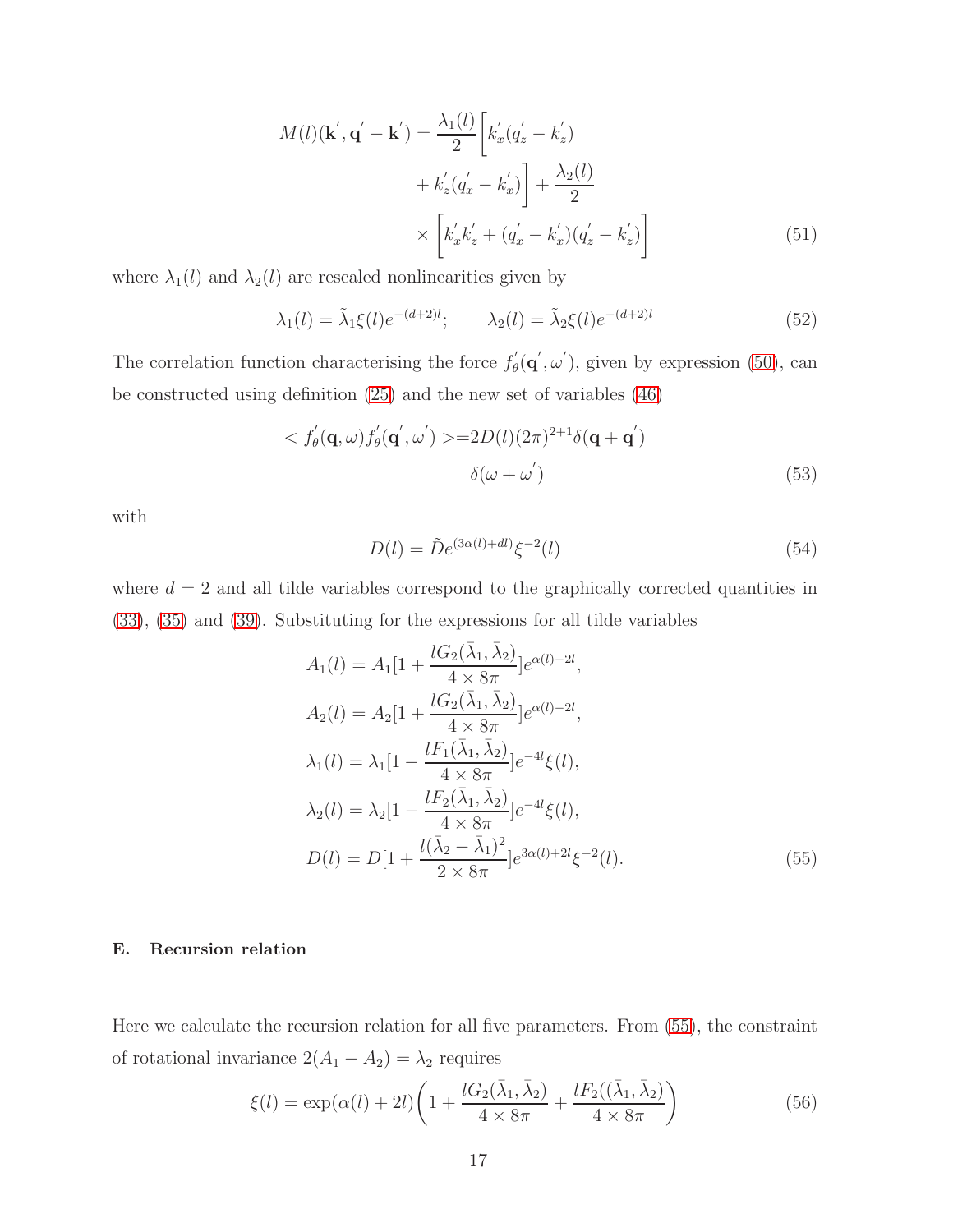where the functions  $G_2(\bar{\lambda}_1, \bar{\lambda}_2)$  and  $F_2(\bar{\lambda}_1, \bar{\lambda}_2)$  are already defined in [\(30\)](#page-11-1) and [\(36\)](#page-12-0). With this choice of  $\xi(l)$ , substituting in [\(55\)](#page-16-0), recursion relations for all five variables given by,

$$
\frac{dA_1}{dl} = A_1[-2 + z(l) + \frac{G_2(\bar{\lambda}_1, \bar{\lambda}_2)}{4 \times 8\pi}], \n\frac{dA_2}{dl} = A_2[-2 + z(l) + \frac{G_2(\bar{\lambda}_1, \bar{\lambda}_2)}{4 \times 8\pi}], \n\frac{d\lambda_1}{dl} = \lambda_1[-2 + z(l) + \frac{F_2(\bar{\lambda}_1, \bar{\lambda}_2)}{4 \times 8\pi} + \frac{G_2(\bar{\lambda}_1, \bar{\lambda}_2)}{4 \times 8\pi} - \frac{F_1(\bar{\lambda}_1, \bar{\lambda}_2)}{4 \times 8\pi}], \n\frac{d\lambda_2}{dl} = \lambda_2[-2 + z(l) + \frac{G_2(\bar{\lambda}_1, \bar{\lambda}_2)}{4 \times 8\pi}], \n\frac{dD}{dl} = D[-2 + z(l) + \frac{(\bar{\lambda}_2 - \bar{\lambda}_1)^2}{2 \times 8\pi} - \frac{G_2(\bar{\lambda}_1, \bar{\lambda}_2)}{2 \times 8\pi} - \frac{F_2(\bar{\lambda}_1, \bar{\lambda}_2)}{2 \times 8\pi}].
$$
\n(57)

where  $z(l)$  is defined by  $\alpha(l) = \int_0^l z(l')dl'$ , and the dimensionless variables  $\bar{\lambda}_1$  and  $\bar{\lambda}_2$  were defined in [\(31\)](#page-11-2). The functions  $G_2$ ,  $F_1$  and  $F_2$  are already defined in [\(30\)](#page-11-1) and [\(36\)](#page-12-0). In these recursion relations the function  $z(l)$  is unknown at this point. It will drop out in the recursion relation for the dimensionless variables,  $\bar{\lambda}_1$  and  $\bar{\lambda}_2$ , for which the recursion relations are

<span id="page-17-0"></span>
$$
\frac{d\bar{\lambda}_1}{dl} = \bar{\lambda}_1 \left[ \frac{(\bar{\lambda}_2 - \bar{\lambda}_1)^2}{4 \times 8\pi} - \frac{3}{2} \frac{G_2(\bar{\lambda}_1, \bar{\lambda}_2)}{4 \times 8\pi} \right] - \frac{F_1^*(\bar{\lambda}_1, \bar{\lambda}_2)}{4 \times 8\pi},\tag{58}
$$

<span id="page-17-1"></span>
$$
\frac{d\bar{\lambda}_2}{dl} = \bar{\lambda}_2 \left[ \frac{(\bar{\lambda}_2 - \bar{\lambda}_1)^2}{4 \times 8\pi} - \frac{3}{2} \frac{G_2(\bar{\lambda}_1, \bar{\lambda}_2)}{4 \times 8\pi} - \frac{F_2(\bar{\lambda}_1, \bar{\lambda}_2)}{4 \times 8\pi} \right].
$$
\n(59)

Equations [\(58\)](#page-17-0) and [\(59\)](#page-17-1) are coupled nonlinear equations for  $\bar{\lambda}_1$  and  $\bar{\lambda}_2$ . In the special, high-symmetry case  $\lambda_2 = 0$ , from [\(30\)](#page-11-1),  $G_2(\bar{\lambda}_1, \bar{\lambda}_2) = 2\lambda_1^2$  and  $F_1(\bar{\lambda}_1, \bar{\lambda}_2) = 0$ . Then the dimensionless coupling  $\bar{\lambda}_1^2(l) = \lambda_1^2(l)D(l)/A^{3/2}(l)$  obeys

$$
\frac{d\bar{\lambda}_1}{dl} = \bar{\lambda}_1 \left[ -2 + 2 - \frac{\bar{\lambda}_1^2(l)}{2 \times 8\pi} \right] = -\frac{\bar{\lambda}_1^3(l)}{2 \times 8\pi} \tag{60}
$$

which tells us  $\bar{\lambda}_1$  is marginally *irrelevant*. By contrast, for the Burgers equation in 2-d, the nonlinearity is marginally relevant. This is surprising, given the similarities of the two models in the limit  $\lambda_2 = 0$ . A second special case is  $\bar{\lambda}_2 = 2\bar{\lambda}_1$ , when the problem reduces to an equilibrium problem, as remarked in section IA. At this particular choice of  $\bar{\lambda}_1$ and  $\bar{\lambda}_2$ ,  $G_2(\bar{\lambda}_1, \bar{\lambda}_2) = 0$ ,  $(\bar{\lambda}_2 - \bar{\lambda}_1)^2 = \bar{\lambda}_1^2 = \frac{\bar{\lambda}_2^2}{4}$ ,  $F_1(\bar{\lambda}_1, \bar{\lambda}_2) = 16\lambda_1^3$  and  $F_2(\bar{\lambda}_1, \bar{\lambda}_2) = 4\bar{\lambda}_2^2$ .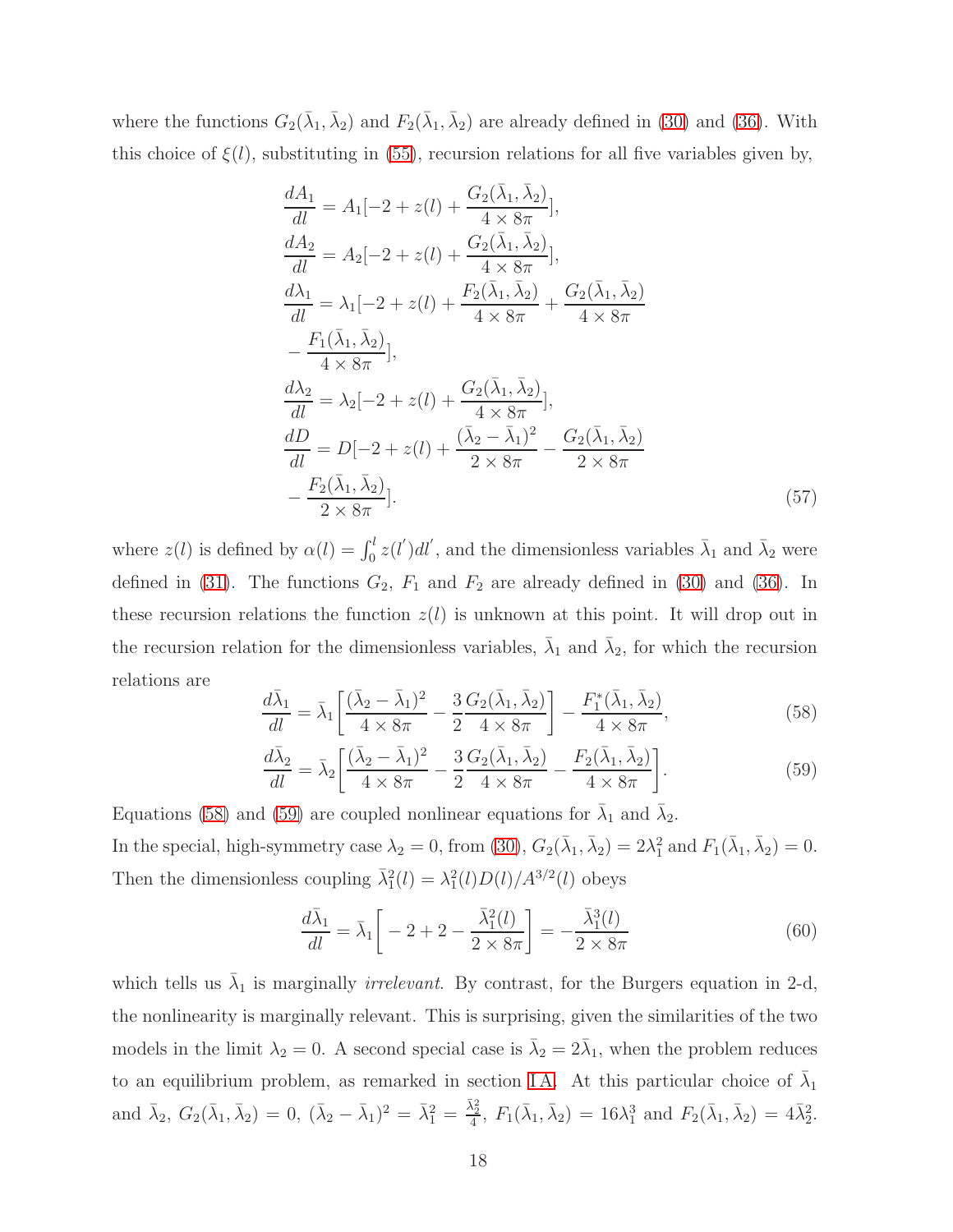Substituting these expressions for all functions in [\(58\)](#page-17-0) and [\(59\)](#page-17-1), the flow equations for the equilibrium limit are

$$
\frac{d\bar{\lambda}_1}{dl} = -\frac{15}{4 \times 8\pi} \bar{\lambda}_1^3; \qquad \frac{d\bar{\lambda}_2}{dl} = -\frac{15}{4 \times 4 \times 8\pi} \bar{\lambda}_2^3 \tag{61}
$$

We can draw the flow-diagram in  $(\bar{\lambda}_1, \bar{\lambda}_2)$  plane. (Fig [3\)](#page-19-0) shows that for three special cases,  $\lambda_2 = 0$ ,  $\lambda_2 = 2\lambda_1$  and  $\lambda_2 = \lambda_1$  flow is towards zero. For other points also flow is towards zero. This means (0, 0) is the only fixed point and it is stable. We have checked this numerically as well.

Since the nonlinearities are marginally irrelevant the effective stiffness  $A_1$  and  $A_2$  become equal at large scales, and are nonsingular. Therefore  $< |\theta_q|^2 > \sim q^{-2}$  for small **q**, i.e. the renormalized theory still has only quasi long-ranged order.

#### <span id="page-18-0"></span>III. CONCLUSION AND DISCUSSION

In this paper we have provided a systematic analysis of the large-scale, long-time behaviour of the stochastic nonlinear partial differential equation for the angle field of an active nematic on a 2-dimensional substrate. We constructed the general equation of motion for the order parameter, starting from a description that included the velocity, density as well. We then reduced the model to focus on the director or small-angle fluctuations about an ordered active nematic, and studied the evolution of the parameters therein under the dynamic renormalization group [\[10](#page-28-8), [11](#page-28-9), [26\]](#page-29-7). The equation has five parameters,  $A_1$  and  $A_2$  which are director diffusivities for two directions, the nonlinear couplings  $\lambda_1$ and  $\lambda_2$  and  $D_0$  the noise strength. Two special cases are of interest:  $\lambda_2 = 2\lambda_1$ , for which the dynamics is that of an equilibrium two-dimensional nematic where static properties are shown to agree with [\[24\]](#page-29-5). The second case is  $\lambda_2 = 0$ , for which the equation can be mapped to a Burgers equation, for a velocity field **v** given in [\(7\)](#page-5-1), with  $\partial_x v_x - \partial_z v_z = 0$ . Despite this resemblance the dimensionless nonlinear coupling parameter  $\bar{\lambda}^2 = \frac{\lambda^2 D_0}{A^3}$  is found to be marginally *irrelevant*, whereas for the Burgers equation in  $d = 2$  (see [\[10\]](#page-28-8)) the nonlinearity was marginally relevant. Interestingly in this limit the diffusion constant and noise strength renormalize the same way, implying the system has a hidden detailed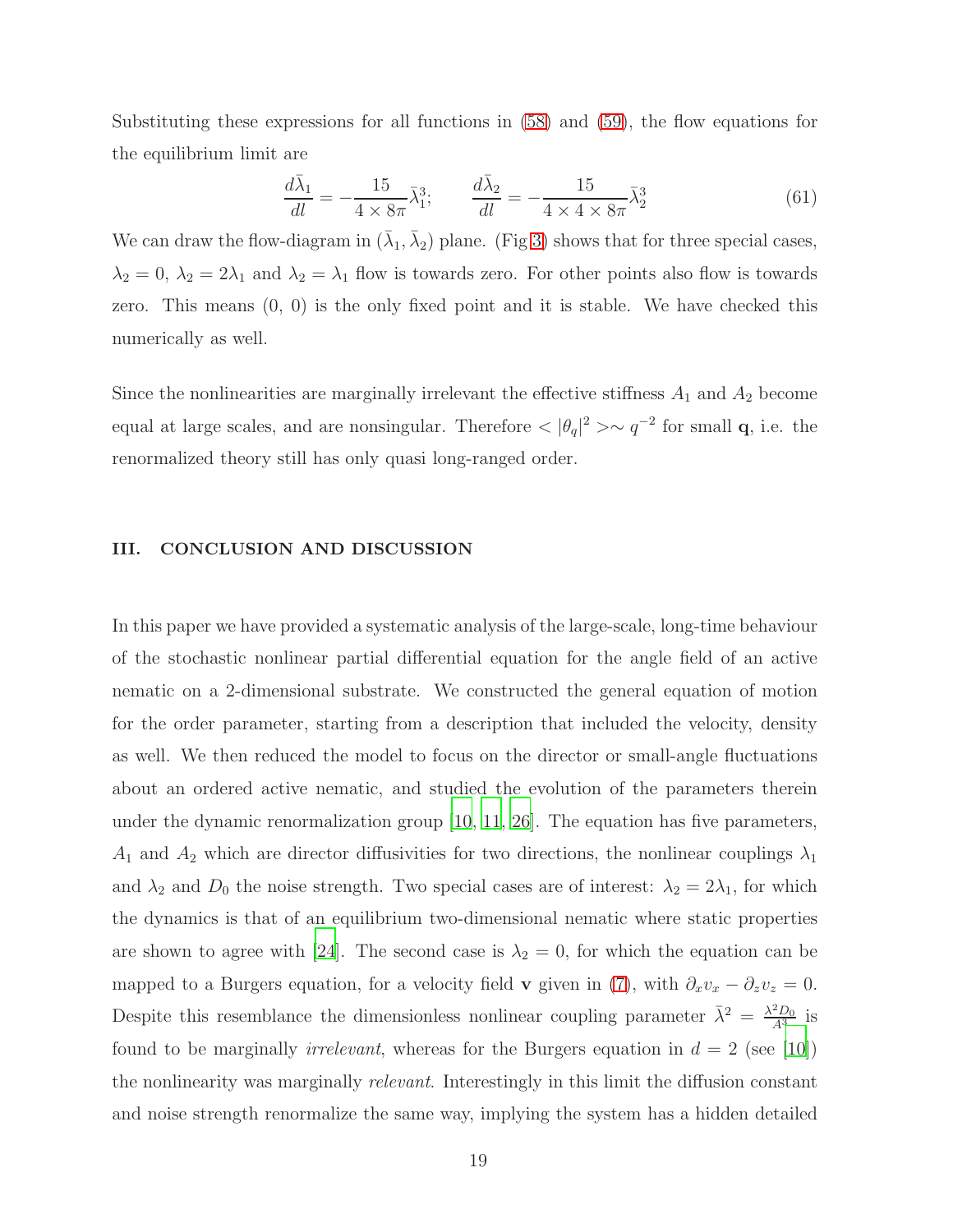balance, which we exposed via a Fokker-Planck analysis. The complete one-loop recursion relation for the five parameters constrained only by rotational-invariance show that the nonlinearities are always marginally irrelevant.

In Appendix [D](#page-27-1) we present the equation of motion for the angle field starting from



<span id="page-19-0"></span>FIG. 3: RG flow diagram in the phase plane of dimensionless nonlinear couplings  $\bar{\lambda}_1$  and  $\bar{\lambda}_2$ defined in [\(31\)](#page-11-2). The solid line represents line  $\bar{\lambda}_2 = 2\bar{\lambda}_1$  (equilibrium limit), the dot dashed line represents  $\bar{\lambda}_1 = \bar{\lambda}_2$  and dashed line represents  $\bar{\lambda}_2 = 0$  (limit when equation is similar to Burgers equation). For these three cases, it is particularly easy to show analytically that the flow is inward (i.e. nonlinearities are marginally *irrelevant*). In fact for all  $\bar{\lambda}_1$ ,  $\bar{\lambda}_2$  the flow is towards  $(0, 0)$ .

a velocity field which satisfies incompressibility. This provides another, inequivalent, situation in which the density is fast and can therefore be suitably eliminated. The procedure leads to a slightly different equation from [\(8\)](#page-5-2) or [\(22\)](#page-9-0) with nonlocality due to transverse projectors. We have not analysed the properties of the incompressible version. Our results, despite the neglect of the density, are consistent with the numerical findings of [\[2\]](#page-28-0), that active nematic order in  $d = 2$  is quasi long-range. A complete treatment of the coupled behaviour of angle and density correlators in steady state, beyond the linearized analysis of [\[1](#page-27-0)], as well as a study of the incompressible model, are left for future work.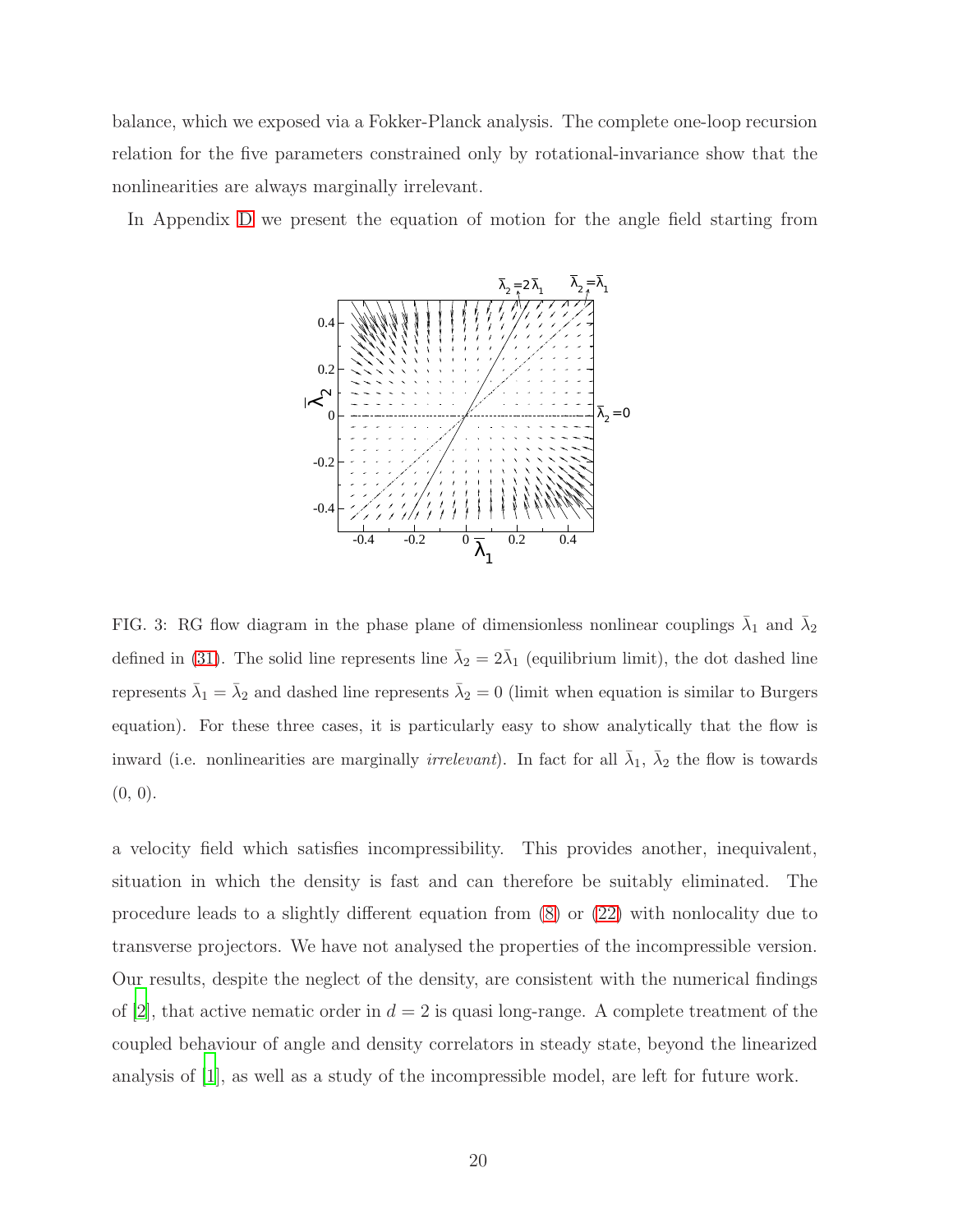## Acknowledgments

SM thanks the CSIR, India for financial support. SR acknowledges support from CE-FIPRA project 3504-2, and from the DST, India through the Centre for Condensed Matter Theory and Math-Bio Centre grant SR/S4/MS:419/07

## <span id="page-20-0"></span>APPENDIX A: PROPAGATOR RENORMALIZATION

We start from the symmetrised version of [\(26\)](#page-10-1) (by substituting  $\mathbf{k} \equiv \frac{\mathbf{q}}{2} + \mathbf{k}$  and  $\Omega \equiv \frac{\omega}{2} + \Omega$ )

<span id="page-20-1"></span>
$$
\Sigma(\mathbf{q}, \omega) = 4 \times 2D_0 \int_{k\Omega} M(\frac{\mathbf{q}}{2} + \mathbf{k}, \frac{\mathbf{q}}{2} - \mathbf{k})
$$
  
 
$$
\times M(-\frac{\mathbf{q}}{2} - \mathbf{k}, \mathbf{q}) \times G_0(\frac{\mathbf{q}}{2} + \mathbf{k}, \frac{\omega}{2} + \Omega)
$$
  
 
$$
\times G_0(-\frac{\mathbf{q}}{2} - \mathbf{k}, -\frac{\omega}{2} - \Omega)G_0(\frac{\mathbf{q}}{2} - \mathbf{k}, \frac{\omega}{2} - \Omega)
$$
 (A1)

where  $G_0(\mathbf{q}, \omega) = (-i\omega + A_1 q_x^2 + A_2 q_z^2)^{-1}$  is the unrenormalized propagator. It is easy to evaluate the  $\Omega$  integral first in [\(A1\)](#page-20-1). Separating the  $\Omega$ -integral

<span id="page-20-2"></span>
$$
I_{\Omega}^{P}(\mathbf{k}) = \int_{-\infty}^{+\infty} \left| G_{0}(\frac{\mathbf{q}}{2} + \mathbf{k}, \frac{\omega}{2} + \Omega) \right|^{2} G_{0}(\frac{\mathbf{q}}{2} - \mathbf{k}, \frac{\omega}{2} - \Omega) d\Omega \tag{A2}
$$

After substituting the expressions for the unrenormalized propagator in [\(A2\)](#page-20-2)

$$
I_{\Omega}(\mathbf{k}) = \int_{-\infty}^{+\infty} \frac{i(\frac{\omega}{2} - \Omega) + a}{[(\frac{\omega}{2} + \Omega)^2 + b^2] \times [(\frac{\omega}{2} - \Omega)^2 + a^2]} d\Omega
$$
 (A3)

where

$$
a = [A_1(\frac{q_x}{2} - k_x)^2 + A_1(\frac{q_z}{2} - k_z)^2]
$$
  

$$
b = [A_1(\frac{q_x}{2} + k_x)^2 + A_1(\frac{q_z}{2} + k_z)^2]
$$
 (A4)

After integrating  $I_{\Omega}(\mathbf{k})$  over  $\Omega$ , for  $\omega \longrightarrow 0$ , we see that,

<span id="page-20-3"></span>
$$
I_{\Omega}(\mathbf{k}) = \frac{\pi}{b(a+b)}.\tag{A5}
$$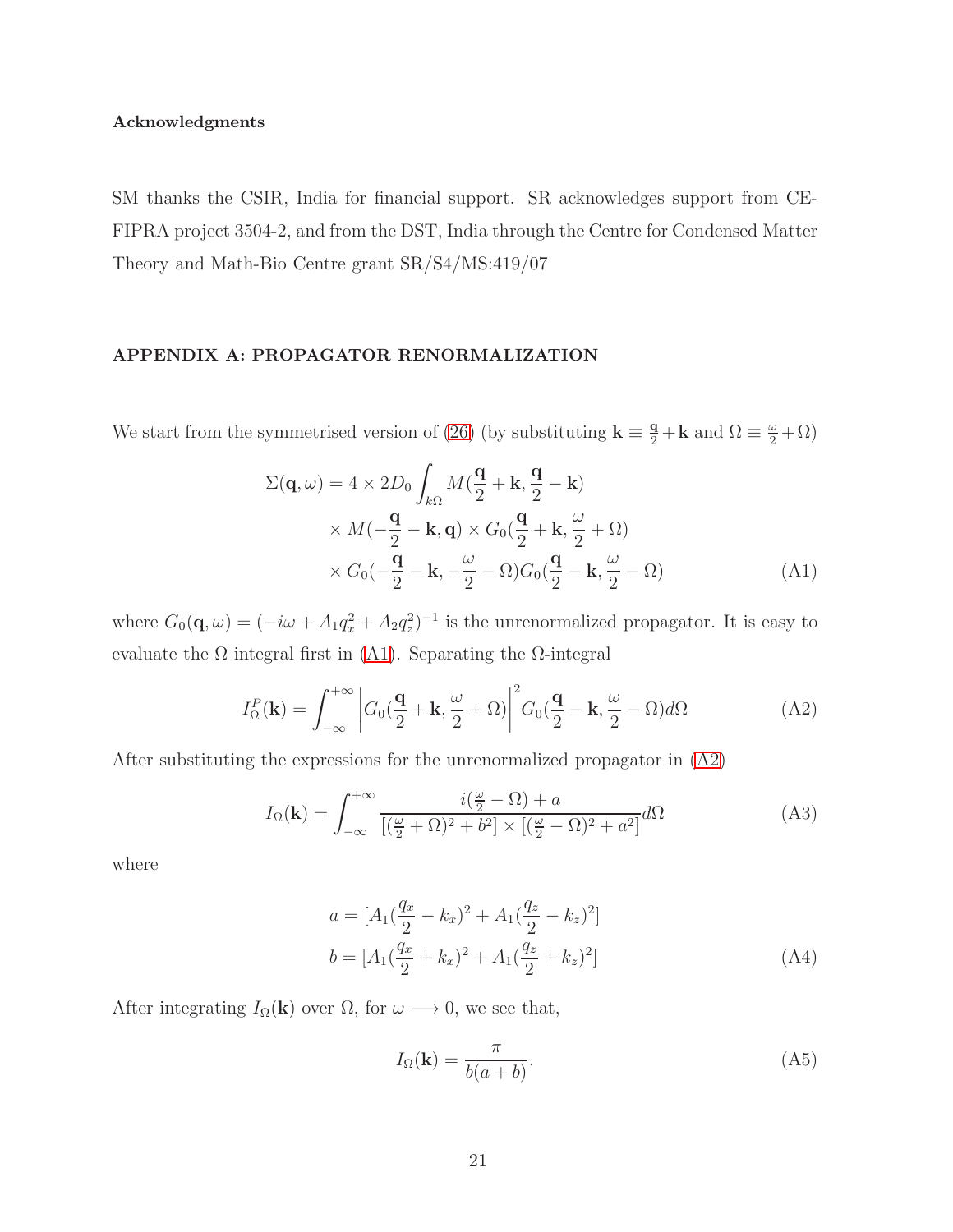Substituting this  $\Omega$  integral in the calculation of the self-energy [\(A1\)](#page-20-1)

<span id="page-21-0"></span>
$$
\Sigma(\mathbf{q}, \omega) = 4 \times 2D_0 \pi \frac{1}{(2\pi)^{2+1}} \int M(\frac{\mathbf{q}}{2} + \mathbf{k}, \frac{\mathbf{q}}{2} - \mathbf{k})
$$

$$
M(-\frac{\mathbf{q}}{2} - \mathbf{k}, \mathbf{q}) \times \frac{1}{b(a+b)} d\mathbf{k},
$$
(A6)

where  $a$  and  $b$  are defined in  $(A4)$ . Since we are interested in long-wavelength properties, we can do small  $q_x$  and  $q_y$  expansions. For calculating  $\Sigma(\mathbf{q}, \omega)$ , we need to perform the **k** integral. Defining small parameters  $x = \frac{q_x}{k_x}$  $\frac{q_x}{k_x}$  and  $z = \frac{q_z}{k_z}$  $\frac{q_z}{k_z}$ , and expanding up to lowest order in  $x$  and  $z$ 

<span id="page-21-1"></span>
$$
\frac{1}{b(a+b)} = \frac{1}{2k_x^4 \alpha^2} \left[ 1 - \frac{x^2}{2\alpha} A_1 - \frac{z^2}{2\alpha} A_2 \tan^2 \theta \right. \n- \frac{x}{\alpha} A_1 - \frac{z}{\alpha} A_2 \tan^2 \theta + \frac{x^2}{\alpha^2} A_1^2 \n+ \frac{z^2}{\alpha^2} A_2^2 \tan^4 \theta + \frac{2xz}{\alpha^2} A_1 A_2 \tan^2 \theta \right]
$$
\n(A7)

where  $\theta = \tan^{-1}(\frac{k_z}{k_z})$  $\frac{k_z}{k_x}$ ) and  $\alpha = (A_1 + A_2 \tan^2 \theta)$ . The next step for the calculation of the integral is the product of two propagators  $M \times M$  in [\(A6\)](#page-21-0).

<span id="page-21-2"></span>
$$
M\left(\frac{\mathbf{q}}{2} + \mathbf{k}, \frac{\mathbf{q}}{2} - \mathbf{k}\right) \times M\left(-\frac{\mathbf{q}}{2} - \mathbf{k}, \mathbf{q}\right)
$$
  
= 
$$
\frac{k_x^2 k_z^2}{4} \left[ xzG_1(\lambda_1, \lambda_2) + (x+z)G_2(\lambda_1, \lambda_2) + 2G_3(\lambda_1, \lambda_2) \right]
$$
 (A8)

From [\(A7\)](#page-21-1) and [\(A8\)](#page-21-2) integrand of [\(A6\)](#page-21-0) is,

$$
\frac{M(\frac{\mathbf{q}}{2} + \mathbf{k}, \frac{\mathbf{q}}{2} - \mathbf{k}) \times M(-\frac{\mathbf{q}}{2} - \mathbf{k}, \mathbf{q})}{b(a+b)}
$$
\n
$$
= \frac{k_x^2 k_z^2}{4 \times 2k_x^4 \alpha^2} \left[ xzG_1 + G_2 \left( -\frac{x^2}{\alpha} A_1 - \frac{z^2}{\alpha} A_2 \tan^2 \theta \right) + 2G_3 \right.
$$
\n
$$
\left( 1 - \frac{x^2}{2\alpha} A_1 - \frac{z^2}{2\alpha} A_2 \tan^2 \theta - \frac{x}{\alpha} A_1 - \frac{z}{\alpha} A_2 \tan^2 \theta \right.
$$
\n
$$
+ \frac{x^2}{\alpha^2} A_1^2 + \frac{z^2}{\alpha^2} A_2^2 \tan^4 \theta + \frac{2xz}{\alpha^2} A_1 A_2 \tan^2 \theta \right) \tag{A9}
$$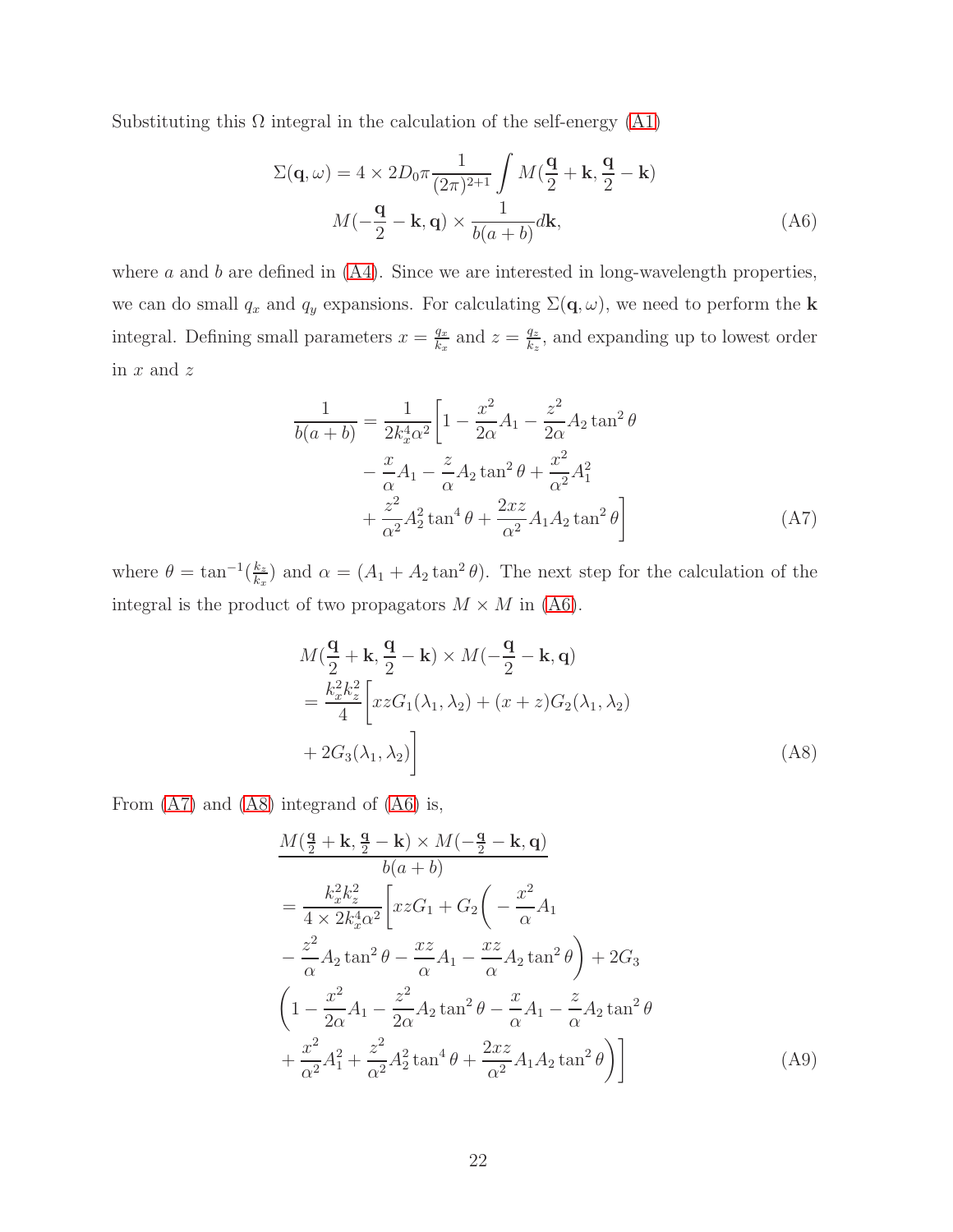On integration (inside the  $\lceil$ ) <sup>2</sup>), of  $O(z^2)$  and  $O(1)$  survive. Hence terms which will contribute to the integration are

<span id="page-22-1"></span>
$$
G_2\left(-\frac{x^2}{\alpha}A_1 - \frac{z^2}{\alpha}A_2\tan^2\theta\right) + 2G_3\left(1 - \frac{x^2}{2\alpha}A_1 - \frac{z^2}{2\alpha}A_2\tan^2\theta + \frac{x^2}{\alpha^2}A_1^2\right) + \frac{z^2}{\alpha^2}A_2^2\tan^4\theta\right)
$$
(A10)

where  $G_2 = (2\lambda_2^2 + \lambda_2^2 - 3\lambda_1\lambda_2)$  and  $G_3 = (\lambda_2^2 - \lambda_1\lambda_2)$ .  $k_x = k \cos \theta$  and  $k_z = k \sin \theta$  and  $\alpha = (A_1 + A_2 \tan^2 \theta)$ . After performing the integration for these two types of terms in  $(A10),$  $(A10),$ 

$$
\Sigma(\mathbf{q}, \omega \to 0) = \frac{l}{4\pi} \left[ -\frac{G_2(\bar{\lambda}_1, \bar{\lambda}_2)}{8} (A_1 q_x^2 + A_2 q_y^2) + \frac{G_3(\bar{\lambda}_1, \bar{\lambda}_2) A_1 A_2}{(\sqrt{A_1} + \sqrt{A_1})^2} \right]
$$
(A11)

This is the expression for the self-energy as given in [\(29\)](#page-11-3).

### <span id="page-22-0"></span>APPENDIX B: VERTEX RENORMALIZATION

Here we calculate the three-point symmetrised vertex function Γ. There are three distinct one-loop diagrams  $\Gamma_a$ ,  $\Gamma_b$  and  $\Gamma_c$  contributing to the correction to the vertex as shown in (Fig [2\(](#page-10-0)b)). These diagrams all have multiplicity 4. In this Appendix we will go into the details of the calculation of  $\Gamma_a$ . The calculations for  $\Gamma_b$  and  $\Gamma_c$  are the same as for  $\Gamma_a$ . Small variables  $x$  and  $z$  are as defined in Appendix [A:](#page-20-0) for self-energy. We start from the symmetrised version of [\(34\)](#page-12-2)

<span id="page-22-2"></span>
$$
\Gamma_a(\mathbf{q}, \mathbf{k_1}) = 4 \times 2D_0 \int_{k\Omega} M(\frac{\mathbf{q}}{2} + \mathbf{k}, \frac{\mathbf{q}}{2} - \mathbf{k})
$$
  
 
$$
\times M(\frac{\mathbf{q}}{2} + \mathbf{k_1}, \mathbf{k} - \mathbf{k_1})
$$
  
 
$$
\times M(\frac{\mathbf{q}}{2} - \mathbf{k_1}, -\mathbf{k} + \mathbf{k_1})
$$
  
 
$$
\times \left| G_0(\mathbf{k} - \mathbf{k_1}, \Omega - \Omega_1) \right|^2 \times
$$
  
 
$$
G_0(\frac{\mathbf{q}}{2} + \mathbf{k}, \frac{\omega}{2} + \Omega) \times G_0(\frac{\mathbf{q}}{2} - \mathbf{k}, \frac{\omega}{2} - \Omega)
$$
 (B1)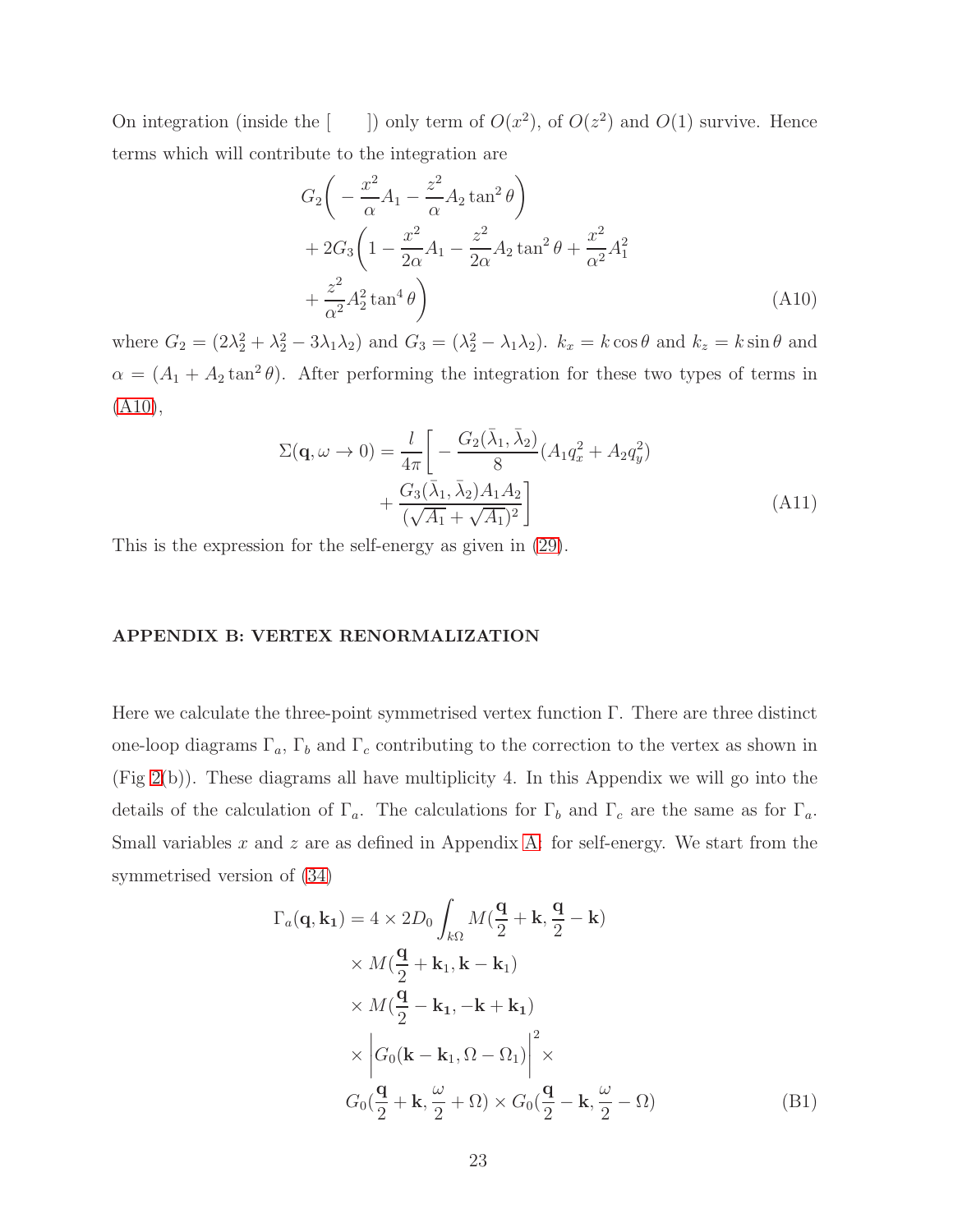Separating the  $\Omega$  integral part from the full integration in [\(B1\)](#page-22-2)

$$
I_{a\Omega}^{V}(\mathbf{k}) = \int_{-\infty}^{+\infty} \left| G_0(\mathbf{k} - \mathbf{k}_1, \Omega - \Omega_1) \right|^2 \times
$$
  

$$
G_0(\frac{\mathbf{q}}{2} + \mathbf{k}, \frac{\omega}{2} + \Omega) G_0(\frac{\mathbf{q}}{2} - \mathbf{k}, \frac{\omega}{2} - \Omega) d\Omega
$$
 (B2)

for  $\omega \longrightarrow 0$  and  $\Omega_1 \longrightarrow 0$  limit and writing in terms of real and imaginary parts,

$$
Re(I_{a\Omega}^V(\mathbf{k})) = \int \frac{ab + \Omega^2}{(\Omega^2 + b^2)(\Omega^2 + a^2)(\Omega^2 + c^2)}
$$
(B3)

For  $\omega \longrightarrow 0$  and  $\Omega_1 \longrightarrow 0$  limits  $Im(I^p_{\Omega})$  $\mathcal{L}_{\Omega}^{p}(\mathbf{k})$  = 0. where a and b are as defined in [\(A4\)](#page-20-3), and

$$
c = [A_1(k_x - k_{x_1})^2 + A_1(k_z - k_{z_1})^2]
$$
 (B4)

Performing the integral over  $\Omega$ ,

<span id="page-23-0"></span>
$$
I_{a\Omega}^V(\mathbf{k}) = \frac{\pi(2c + a + b)}{c(a + c)(b + c)(a + b)}
$$
(B5)

Similarly for  $\Gamma_b$  and  $\Gamma_c$ ,

$$
I_{b\Omega}^V(\mathbf{k}) = \frac{\pi}{a(a+c)(a+b)}
$$

$$
I_{c\Omega}^V(\mathbf{k}) = \frac{\pi}{b(b+c)(a+b)}
$$
(B6)

Substituting this  $I_{a\Omega}^V(\mathbf{k})$  from [\(B5\)](#page-23-0) in the calculation of  $\Gamma_a$ ,

$$
\Gamma_a(\mathbf{q}, \mathbf{k_1}) = 4 \times 2D_0 \int_{k\Omega} M(\frac{\mathbf{q}}{2} + \mathbf{k}, \frac{\mathbf{q}}{2} - \mathbf{k})
$$
  
 
$$
\times M(\frac{\mathbf{q}}{2} + \mathbf{k_1}, \mathbf{k} - \mathbf{k_1})
$$
  
 
$$
\times M(\frac{\mathbf{q}}{2} - \mathbf{k_1}, -\mathbf{k} + \mathbf{k_1})
$$
  
 
$$
\times \frac{\pi(2c + a + b)}{c(a + c)(b + c)(a + b)}
$$
 (B7)

We are interested in long wavelength properties. By defining the small quantities  $x = \frac{q_x}{k_x}$  $\frac{q_x}{k_x}$  $z=\frac{q_z}{k_z}$  $\frac{q_z}{k_z}, x_1 = \frac{k_{x_1}}{k_x}$  $\frac{k_{x_1}}{k_x}$  and  $z_1 = \frac{k_{z_1}}{k_z}$  $\frac{k_{z_1}}{k_z}$ , where  $k_x = k \cos \theta$  and  $k_z = k \sin \theta$ , up to lowest order in  $x, z, x_1$  and  $z_1$ ,

<span id="page-23-1"></span>
$$
I_{a\Omega}^{V}(\mathbf{k}) = \frac{\pi (2c + a + b)}{c(a + c)(b + c)(a + b)}
$$
  
=  $\frac{\pi}{2k_x^6 \alpha^3} \left[ 1 + \frac{3x_1}{\alpha} A_1 + \frac{3z_1}{\alpha} A_2 \tan^2 \theta + \frac{xz}{2\alpha^2} A_1 A_2 \tan^2 \theta + \frac{14x_1 z_1}{\alpha^2} A_1 A_2 \tan^2 \theta \right]$  (B8)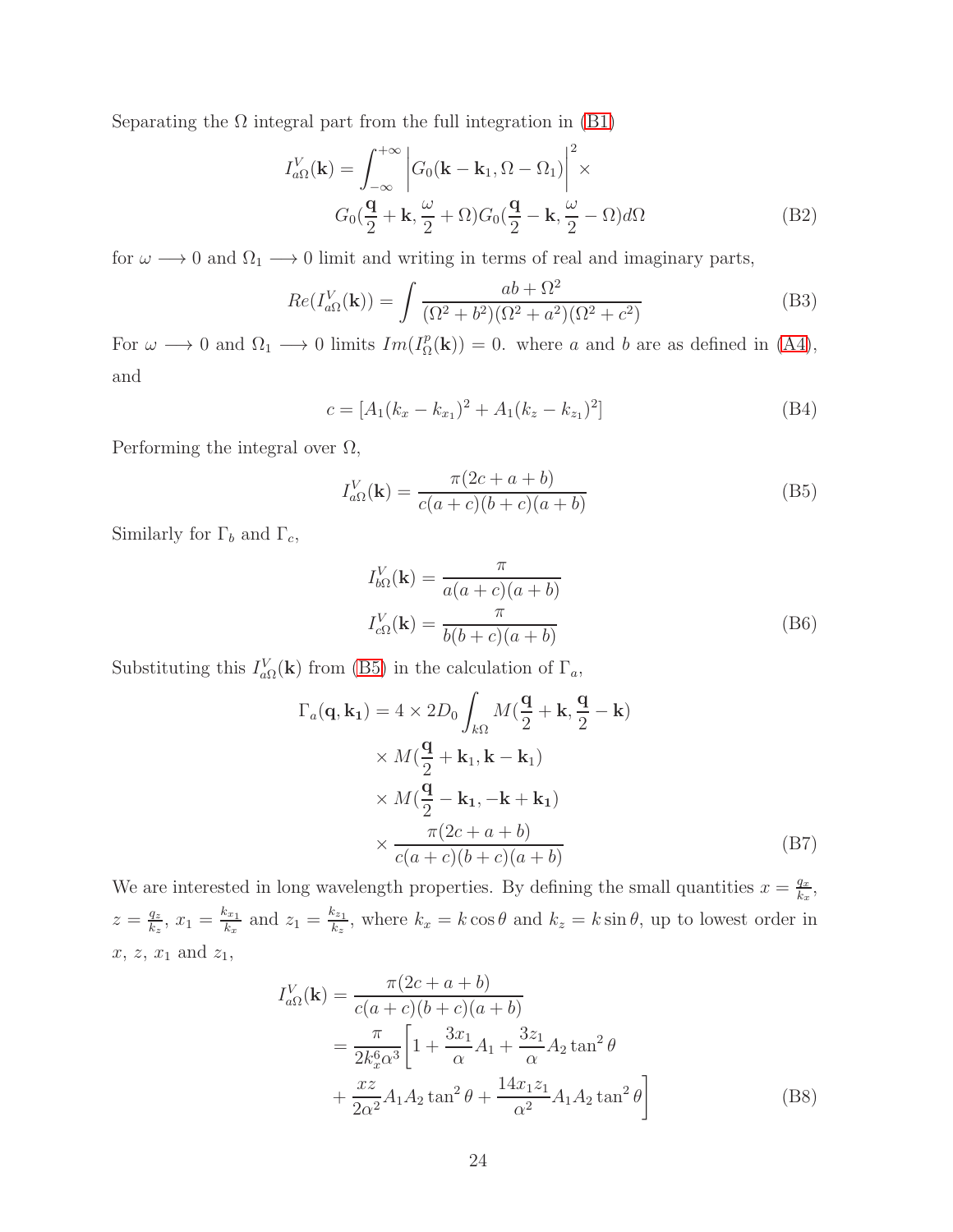The next step for the calculation of the integral is the product of three propagators  $M\times M\times M$ 

$$
M\left(\frac{q}{2} + k, \frac{q}{2} - k\right) \times M\left(\frac{q}{2} + k_1, k - k_1\right) \times M\left(\frac{q}{2} - k_1, -k + k_1\right) = 2k_x^3 k_z^3 \left[ \left(\frac{\lambda_1}{2}\right)^3 \left(2\left(\frac{xz}{4} - x_1 z_1\right)\right) + \left(\frac{\lambda_1}{2}\right)^2 \left(\frac{\lambda_2}{2}\right) \left(-\frac{xz}{2} + 10x_1 z_1 - 2x_1 - 2z_1\right) + \left(\frac{\lambda_2}{2}\right)^2 \left(\frac{\lambda_1}{2}\right) \left(-\frac{xz}{4} - 14x_1 z_1 + 4x_1 + 4z_1 - 1\right) + \left(\frac{\lambda_2}{2}\right)^3 \left(\frac{3xz}{4} + 6x_1 z_1 - 2x_1 - 2z_1 + 1\right) \right]
$$
(B9)

From [\(B8\)](#page-23-1) and [\(B9\)](#page-24-0), the product inside the integral for  $\Gamma_a({\bf q},{\bf k_1})$  is

<span id="page-24-0"></span>
$$
\frac{\pi(2c+a+b)}{c(a+c)(b+c)(a+b)} \times M(\frac{\mathbf{q}}{2} + \mathbf{k}, \frac{\mathbf{q}}{2} - \mathbf{k})
$$
  
\n
$$
M(\frac{\mathbf{q}}{2} + \mathbf{k}_1, \mathbf{k} - \mathbf{k}_1) \times M(\frac{\mathbf{q}}{2} - \mathbf{k}_1, -\mathbf{k} + \mathbf{k}_1)
$$
  
\n
$$
= \frac{\pi 2k_x^3 k_z^3}{2k_x^6 \alpha^3} \left[ 2\left(\frac{\lambda_1}{2}\right)^3 \left( 2(\frac{xz}{4} - x_1 z_1) \right) + \left(\frac{\lambda_1}{2}\right)^2 \left(\frac{\lambda_2}{2}\right) \left( -\frac{xz}{2} + 10x_1 z_1 - \frac{6x_1 z_1}{\alpha} A_1 \right) - \frac{6x_1 z_1}{\alpha} A_2 \tan^2 \theta \right)
$$
  
\n
$$
+ \left(\frac{\lambda_2}{2}\right)^2 \left(\frac{\lambda_1}{2}\right) \left( -\frac{xz}{4} - 14x_1 z_1 + \frac{12x_1 z_1}{\alpha} A_1 \right)
$$
  
\n
$$
+ \frac{12x_1 z_1}{\alpha} A_2 \tan^2 \theta - \frac{xz}{2\alpha^2} A_1 A_2 \tan^2 \theta
$$
  
\n
$$
- \frac{14x_1 z_1}{\alpha^2} A_1 A_2 \tan^2 \theta \right)
$$
  
\n
$$
+ \left(\frac{\lambda_2}{2}\right)^3 \left(\frac{3xz}{4} + 6x_1 z_1 - \frac{6x_1 z_1}{\alpha} A_1 \right)
$$
  
\n
$$
- \frac{6x_1 z_1}{\alpha} A_2 \tan^2 \theta + \frac{xz}{2\alpha^2} A_1 A_2 \tan^2 \theta
$$
  
\n
$$
+ \frac{14x_1 z_1}{\alpha^2} A_1 A_2 \tan^2 \theta \right)
$$
 (B10)

We display only those terms which give a nonzero contribution after integrating over k. Similarly we can obtain expressions for  $\Gamma_b$  and  $\Gamma_c$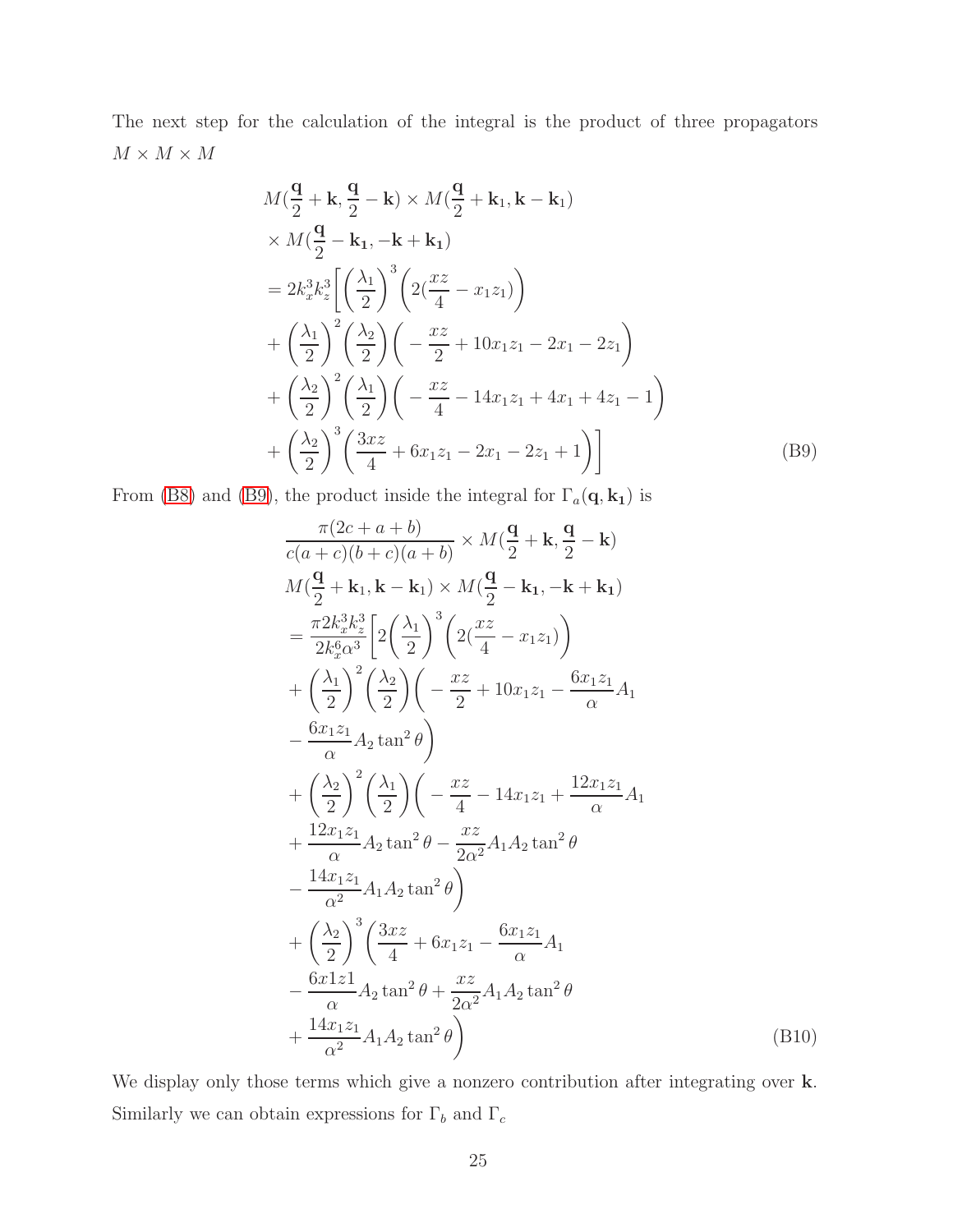The total  $\Gamma = \Gamma_a + \Gamma_b + \Gamma_c = \Gamma_a + 2\Gamma_b$ . After doing the integration over **k**, the final expression for  $\Gamma,$ 

$$
\Gamma(\mathbf{q}, \mathbf{k_1}) = 2(k_x k_z) \frac{1}{2} \left[ \left(\frac{\lambda_1}{2}\right)^2 \left(\frac{\lambda_2}{2}\right) \left(-\frac{xz}{16\pi} + \frac{x_1 z_1}{4\pi}\right) + \left(\frac{\lambda_2}{2}\right)^2 \left(\frac{\lambda_1}{2}\right) \left(-\frac{xz}{32\pi} - \frac{7x_1 z_1}{8\pi}\right) + \left(\frac{\lambda_2}{2}\right)^3 \left(-\frac{7xz}{32\pi} + \frac{x_1 z_1}{8\pi}\right) \right]
$$
\n(B11)

The bare vertex is

<span id="page-25-0"></span>
$$
\Gamma_0(\mathbf{q}, \mathbf{k_1}) = 2(k_x k_z) \left[ \frac{\lambda_1}{2} \left( \frac{xz}{4} - x_1 z_1 \right) \right] + \frac{\lambda_2}{2} \left( \frac{xz}{4} + x_1 z_1 \right) \right]
$$
\n(B12)

Decomposing expression in [\(B12\)](#page-25-0) into parts of the form  $(\frac{xz}{4} - x_1z_1)$  and  $(\frac{xz}{4} + x_1z_1)$ , we get the corrections to  $\frac{\lambda_1}{2}$  and  $\frac{\lambda_2}{2}$ . Hence with this decomposition [\(B12\)](#page-25-0) can be rewritten as

$$
\Gamma(\mathbf{q}, \mathbf{k_1}) = 2(k_x k_z) \left(\frac{xz}{4} - x_1 z_1\right) \left[ -\frac{\lambda_1^2 \lambda_2}{4 \times 2 \times 8\pi} + \frac{3\lambda_2^2 \lambda_1}{2 \times 8 \times 8\pi} + \frac{\lambda_2^3}{2 \times 8 \times 8\pi} \right] + 2(k_x k_z) \left(\frac{xz}{4} + x_1 z_1\right)
$$
\n
$$
\left[ -\frac{4\lambda_2^2 \lambda_1}{2 \times 8 \times 8\pi} + \frac{6\lambda_2^3}{2 \times 8 \times 8\pi} \right] \tag{B13}
$$

Comparing with the expression for the original vertex, the corrections to  $\frac{\lambda_1}{2}$  and  $\frac{\lambda_2}{2}$  are

$$
\tilde{\lambda}_1 = \lambda_1 \left[ 1 - \frac{F_1(\bar{\lambda}_1, \bar{\lambda}_2)l}{2 \times 8\pi} \right]
$$

$$
\tilde{\lambda}_2 = \lambda_2 \left[ 1 - \frac{F_2(\bar{\lambda}_1, \bar{\lambda}_2)l}{2 \times 8\pi} \right]
$$
(B14)

where functions  $F_1(\bar{\lambda}_1, \bar{\lambda}_2)$  and  $F_2(\bar{\lambda}_1, \bar{\lambda}_2)$  are defined in [\(36\)](#page-12-0)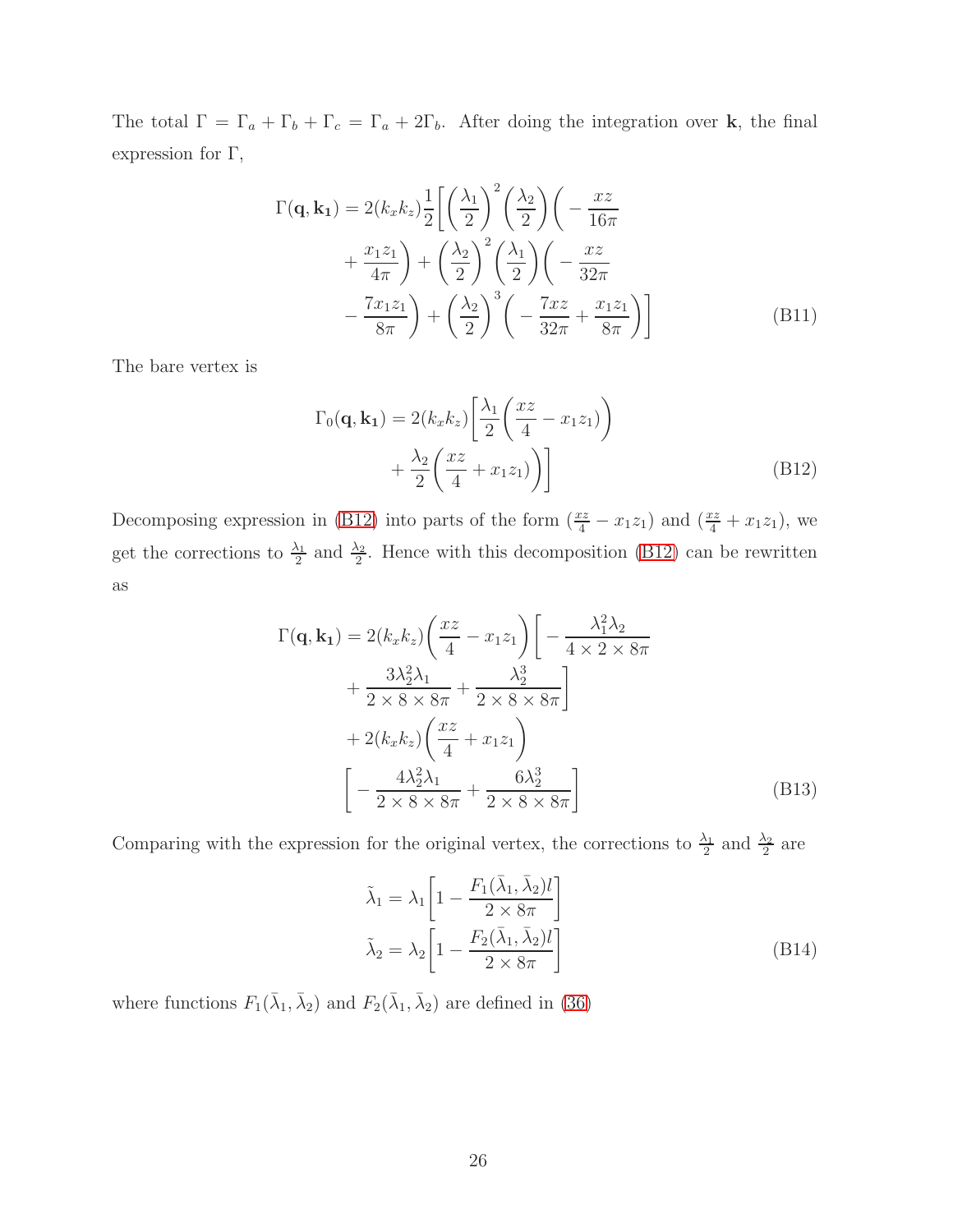# <span id="page-26-0"></span>APPENDIX C: NOISE STRENGTH RENORMALIZATION

Here we will compute the leading-order correction to the noise strength. The relevant diagram which will contribute to the integral is shown in  $(Fig 2(c))$  $(Fig 2(c))$  $(Fig 2(c))$ ; it has multiplicity of 2. Calculating the integral with this symmetrised vertex,

$$
\Delta D = 2 \times (2D_0)^2 \int_{k\Omega} M(\frac{\mathbf{q}}{2} + \mathbf{k}, \frac{\mathbf{q}}{2} - \mathbf{k})
$$

$$
M(-\frac{\mathbf{q}}{2} - \mathbf{k}, \mathbf{k} - \frac{\mathbf{q}}{2}) \Big| G_0(\frac{\mathbf{q}}{2} + \mathbf{k}, \frac{\omega}{2} + \Omega) \Big|^2
$$

$$
G_0(\frac{\mathbf{q}}{2} - \mathbf{k}, \frac{\omega}{2} - \Omega) \Big|^2
$$
(C1)

Separating the  $\Omega$  integral from the full integration and taking  $\omega \longrightarrow 0$ ,

<span id="page-26-1"></span>
$$
I_{\Omega}^{D}\mathbf{k} = \frac{\pi}{ab(a+b)}
$$
 (C2)

Expanding  $\frac{1}{ab(a+b)}$  as in the calculation of the propagator in terms of small variables x and z, the terms which will contribute to lowest order are of order 1. Hence to lowest order,

$$
\frac{1}{ab(a+b)} \simeq \frac{1}{2k_x^6 \alpha^3} \tag{C3}
$$

The next step of the calculation of the integral is the product of two propagators,  $M \times M$ . To lowest order,

$$
M(\frac{\mathbf{q}}{2} + \mathbf{k}, \frac{\mathbf{q}}{2} - \mathbf{k})M(-\frac{\mathbf{q}}{2} - \mathbf{k}, \mathbf{k} - \frac{\mathbf{q}}{2}) = k_x^2 k_z^2 (\lambda_2 - \lambda_1)^2
$$
 (C4)

The final expression for the product

$$
\frac{1}{ab(a+b)} \times M(\frac{\mathbf{q}}{2} + \mathbf{k}, \frac{\mathbf{q}}{2} - \mathbf{k})M(-\frac{\mathbf{q}}{2} - \mathbf{k}, \mathbf{k} - \frac{\mathbf{q}}{2})
$$
\n
$$
= \frac{k_x^2 k_z^2 (\lambda_2 - \lambda_1)^2}{2k_x^6 \alpha^3} \tag{C5}
$$

After performing the integration over  $\bf{k}$  in the integral [\(C1\)](#page-26-1),

$$
\Delta D = \frac{D_0^2 (\lambda_2 - \lambda_1)^2 l}{8\pi (A_1 A_2)^{3/2}}\tag{C6}
$$

This gives

$$
\tilde{D} = D_0 \left[ 1 + \frac{(\bar{\lambda}_2 - \bar{\lambda}_1)^2 l}{2 \times 8\pi} \right]
$$
\n(C7)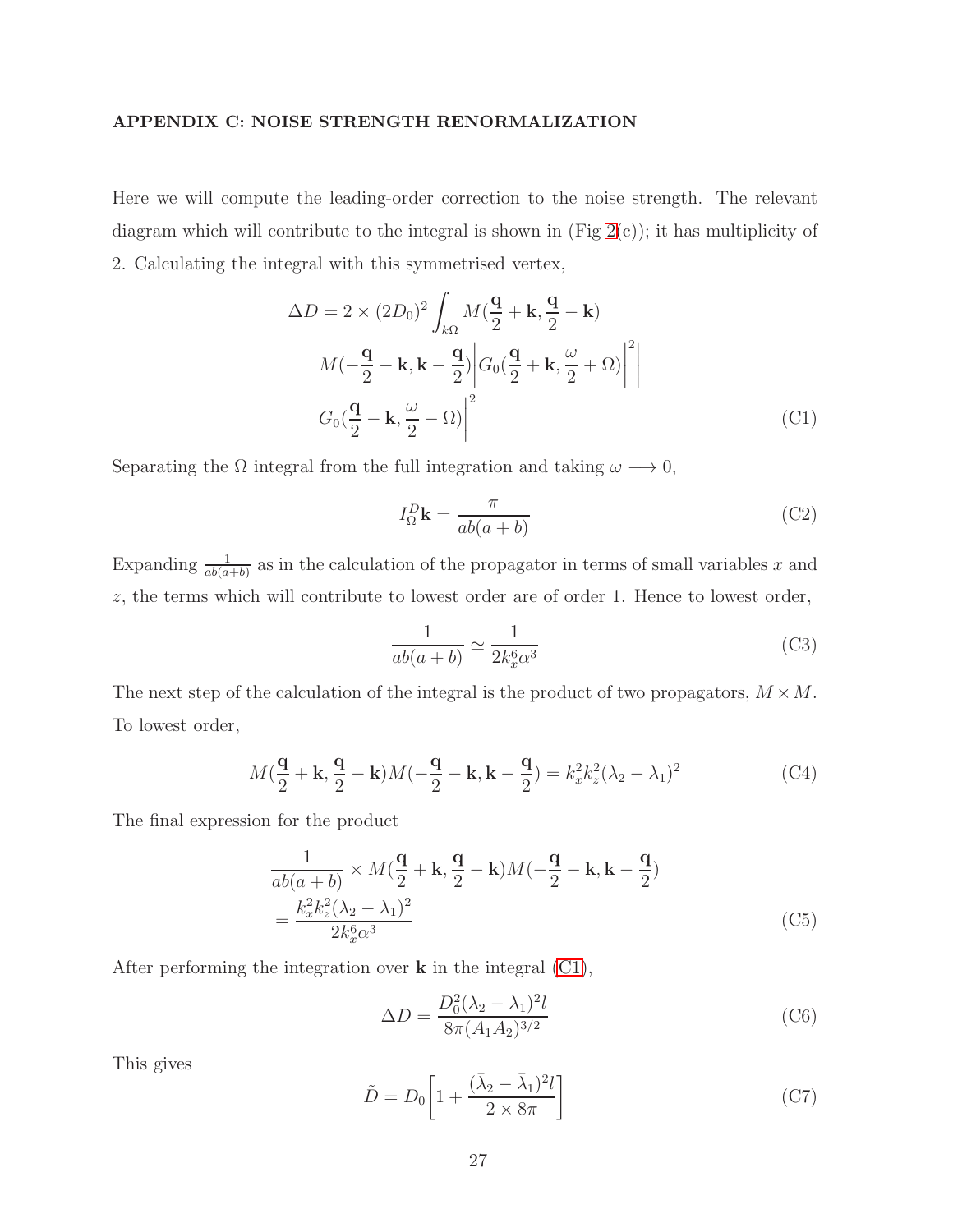# <span id="page-27-1"></span>APPENDIX D: AN INCOMPRESSIBLE ACTIVE NEMATIC

In this section we give the equation for the angle field  $\theta$ , obtained from an incompressible velocity field  $\mathbf{v}$  ( $\nabla \cdot \mathbf{v} = 0$ ). From [\(2\)](#page-3-2), imposing  $\rho = \text{const}$  and  $\nabla \cdot \mathbf{v} = 0$ , and defining the transverse projector  $P = (1 - \hat{q}\hat{q})$ , we see that

$$
\mathbf{v} = -\bar{\Gamma}^{-1} P \cdot (\nabla \cdot \mathbf{Q}) \tag{D1}
$$

writing **Q** in terms of  $\theta$ 

$$
\mathbf{v} = -\bar{\Gamma}^{-1}P \cdot (\partial_z \theta, \partial_x \theta) \tag{D2}
$$

Substituting the expression for **v** in [\(3\)](#page-4-0) to linear order in  $\theta$  the equation of motion

$$
\bar{G}_0^{-1}(\mathbf{q}, \omega)\theta_{\mathbf{q}, \omega} = f_{\theta}(\mathbf{q}, \omega) - \int_{\mathbf{k}, \Omega} \theta_{\mathbf{k}, \Omega} \theta_{\mathbf{q} - \mathbf{k}, \omega - \Omega} \left[ \left( \gamma_1 \right) - \frac{\alpha_0}{2} [P_{22}(\hat{\mathbf{k}}) + P_{22}(\hat{\mathbf{q}} - \hat{\mathbf{k}}) - P_{11}(\hat{\mathbf{k}}) - P_{11}(\hat{\mathbf{q}} - \hat{\mathbf{k}})] \right) \times \left( M(\mathbf{k}, \mathbf{q} - \mathbf{k}) \right) + \gamma_2 \left( [P_{12}(\hat{\mathbf{k}}) + P_{12}(\hat{\mathbf{q}} - \hat{\mathbf{k}})] \mathbf{k} \cdot (\mathbf{q} - \mathbf{k}) + [P_{11}(\hat{\mathbf{k}}) + P_{22}(\hat{\mathbf{q}} - \hat{\mathbf{k}})] k_y (q_x - k_x) + [P_{22}(\hat{\mathbf{k}}) + P_{11}(\hat{\mathbf{q}} - \hat{\mathbf{k}})] k_x (q_y - k_y) \right]
$$
\n(D3)

where  $f_{\theta}(\mathbf{q}, \omega)$  is Gaussian random nonconserving noise with noise-noise correlation as defined in [\(25\)](#page-9-2).  $\bar{G}_0^{-1}(\mathbf{q}, \omega)$  is inverse propagator, defined by

$$
\bar{G}_0^{-1}(\mathbf{q}, \omega) = \left( -i\omega + \frac{\alpha_0}{2} \mathbf{q}^2 + A_1 P_{11}(\hat{\mathbf{q}}) q_z^2 - A_2 P_{22}(\hat{\mathbf{q}}) q_x^2 \right)^{-1}
$$
\n
$$
(D4)
$$

 $M(\mathbf{k}, \mathbf{q} - \mathbf{k})$  as defined in [\(24\)](#page-9-3),  $P_{11}(\hat{\mathbf{q}}), P_{22}(\hat{\mathbf{q}})$  are diagonal components and  $P_{12}(\hat{\mathbf{q}})$  is the off-diagonal component of projection operator. We have not studied further the properties of this equation.

<span id="page-27-0"></span><sup>[1]</sup> S. Ramaswamy, R.A. Simha, and J. Toner, Europhys. Lett. 62, (2003) 196.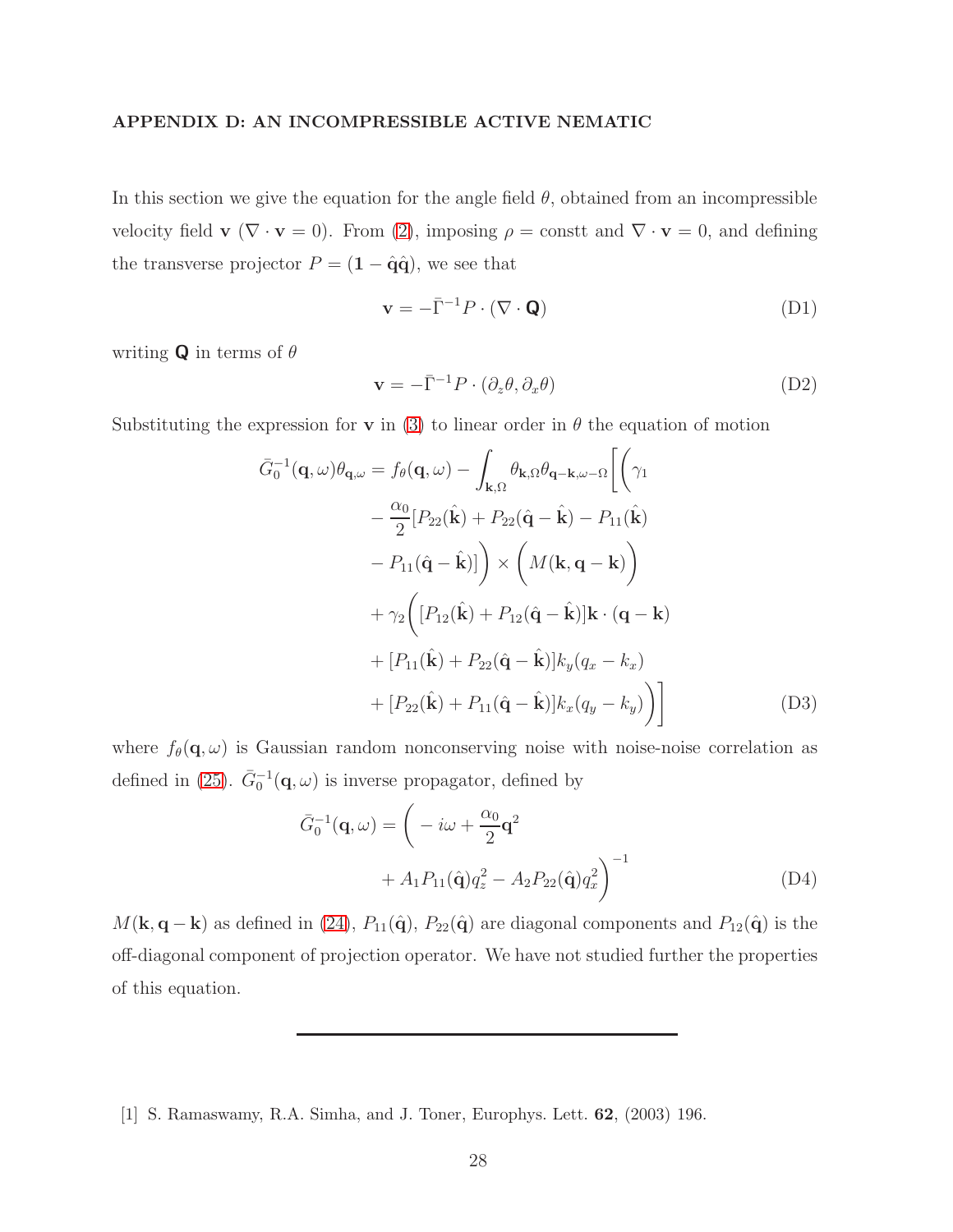- <span id="page-28-1"></span><span id="page-28-0"></span>[2] H. Chaté *et al.*, Phys. Rev. Lett. **96**, 180602 (2006)
- [3] V. Narayan *et al.*, J. Stat. Mech. P01005 (2006); V. Narayan *et al.*Science 310, 105 (2007).
- <span id="page-28-2"></span>[4] N. D. Mermin and H. Wagner, Phys. Rev. Lett. **17**, 1133, (1966).
- <span id="page-28-4"></span><span id="page-28-3"></span>[5] P. C. Hohenberg, Phys. Rev. 158, 383, (1967).
- <span id="page-28-5"></span>[6] M. Kosterlitz and D. Thouless, J. Phys. C 6, 1181 (1973).
- <span id="page-28-6"></span>[7] J. A. C. Veerman and D. Frenkel, Phys. Rev. A 45, 5362 (192).
- [8] T. Vicsek *et al.*, Phys. Rev. Lett. 75, 1226 (1995); A. Czirok, H. E. Stanley, and T. Vicsek, J. Phys. A 30, 1375 (1997).
- <span id="page-28-7"></span>[9] J. Toner and Y. Tu, Phys. Rev. Lett. 75, 4326 (1995); Phys. Rev. E 58, 4828 (1998), J. Toner, Y. Tu and S. Ramaswamy, Ann. Phys. 318, 170 (2005).
- <span id="page-28-9"></span><span id="page-28-8"></span>[10] D. Forster *et al.* Phys. Rev. A 16, 732 (1977).
- [11] M. Kardar *et al.*, Phys. Rev. Lett. 56, 889 (1986); E. Medina *et al.*, Phys. Rev. A 39, 3053 (1989); M. Kardar *et al.*, Phys. Rev. Lett. 58, 2087 (1987); E. Frey *at al.*, Phys. Rev. E 50, 1024 (1994) ; H. E. Stanley *et al. Fractal Concept in Surface growth*, Cambridge University Press (1995)
- <span id="page-28-10"></span>[12] P. G. de Gennes and J. Prost, *The Physics of Liquid Crystals* (Clarendon Press, Oxford, 1995).
- <span id="page-28-11"></span>[13] For simplicity we consider a strictly isothermal system, so that the energy density or temperature field can be ignored.
- <span id="page-28-12"></span>[14] M. Khandkar and M. Barma, Phys. Rev. E 2005 consider a model of needles, i.e., rods of vanishing thickness, in two dimensions, with deposition and evaporation.
- <span id="page-28-13"></span>[15] J. Toner, [arXiv:0909.1954v](http://arxiv.org/abs/0909.1954)1.
- <span id="page-28-14"></span>[16] As well as viscous dissipative terms of order  $\nabla$ **v** as in a bulk fluid, with a corresponding momentum-conserving noise, that are subdominant to the wavenumber-independent damping  $\Gamma$  term and the noise  $f_R$ .
- <span id="page-28-15"></span>[17] S. Ramaswamy and R. A. Simha, Phys. Rev. Lett. 89, 058101 (2002); Physica A 306, 262-269 (2002); B. Manneville, P. Bassereau, S. Ramaswamy and J. Prost, Phys. Rev. E, 64, 021908 (2001).
- <span id="page-28-16"></span>[18] D. Forster, Phys. Rev. Lett. 32 , 1161 (1974); M. Doi , J. Polym. Sci. Polym. Phys. Ed. 19, 229 (1981).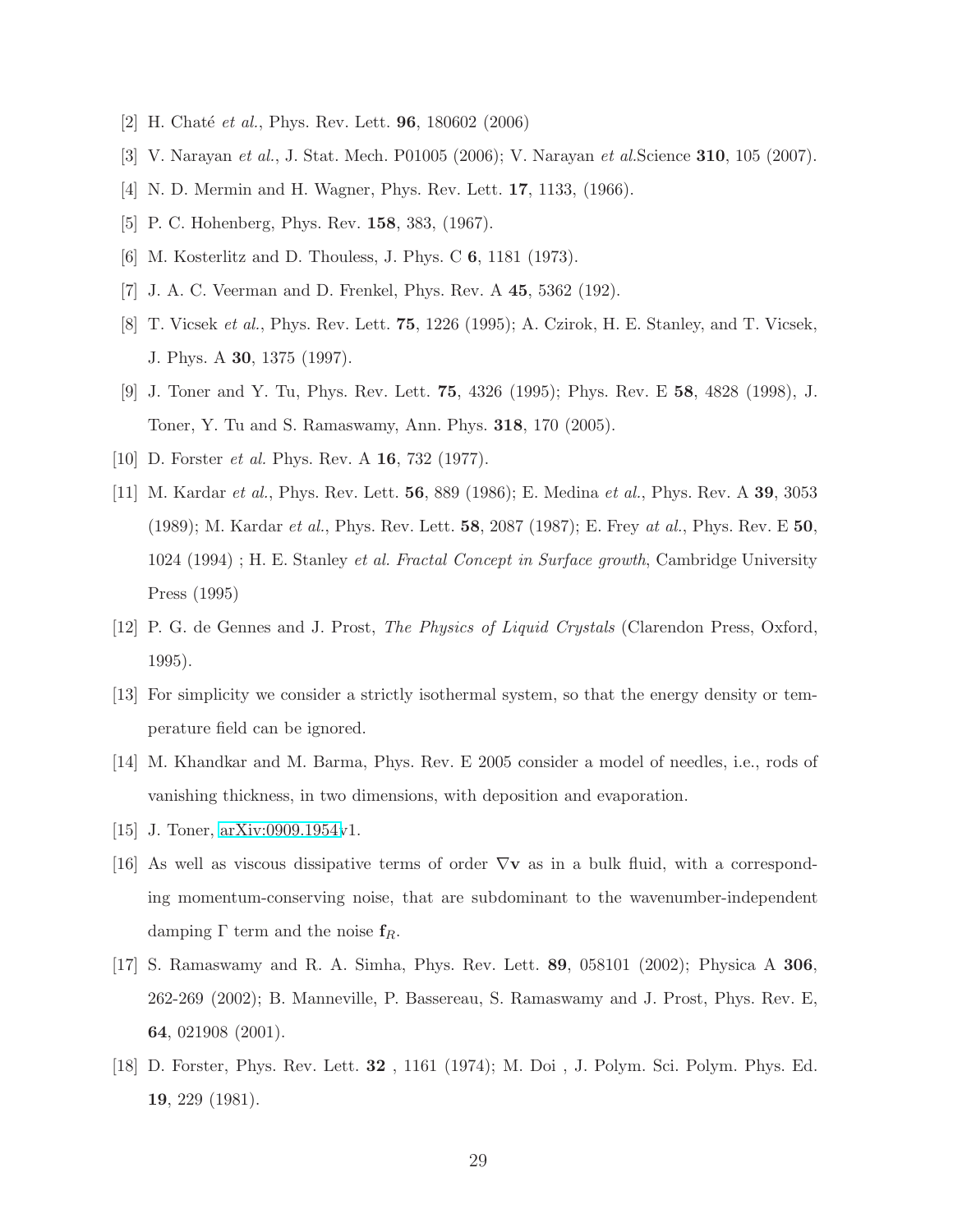- <span id="page-29-1"></span><span id="page-29-0"></span>[19] P. D. Olmsted and P. M. Goldbart , Phys. Rev. A 41, 4578 (1990).
- [20] The alert reader will argue that in an active system the relaxation rate of Q should *not* be dictated wholly by a conjugate thermodynamic force determined by the free-energy functional F. We should allow an additional relaxational term of the form  $-\lambda \mathbf{Q}$  on the right-hand side of [\(3\)](#page-4-0). This is true, but such a term can be absorbed into a redefinition of  $F$ , as far as the equation of motion [\(3\)](#page-4-0) is concerned. The point is that the same redefinition will not transform the active stress into a form derivable from F.
- <span id="page-29-2"></span>[21] For simplicity we ignore the dependence of the noise strength on the dynamical variables. This would give rise to multiplicative noise effects that are beyond the scope of this work.
- <span id="page-29-3"></span>[22] If we derive the equation for  $\theta$  from a collisional model, where each particle moves forward or backward along its length and where two particles which come within a certain radius of each other try to align parallel to each other, we find

$$
\frac{\partial \theta}{\partial t} = \lambda_1(\theta)\partial_x\theta\partial_z\theta + A_1(\theta)\partial_x^2\theta + A_2(\theta)\partial_z^2\theta + \lambda_2\theta\partial_x\partial_z\theta
$$

upto quadratic order in  $\theta$  and gradients, and ignoring derivatives of the density. The coefficients are

$$
\lambda_1(\theta) = \frac{8}{3}S^2 \cos 2\theta - \frac{1}{3}S(1 - \cos 4\theta) \approx \frac{8}{3}S^2,
$$
  
\n
$$
A_1(\theta) = -\frac{1}{2}S^2 \cos 2\theta + \frac{1}{6}S - \frac{1}{3}S \cos 4\theta \approx -\frac{1}{2}S^2 - \frac{1}{6}S,
$$
  
\n
$$
A_2(\theta) = \frac{1}{2}S^2 \cos 2\theta + \frac{1}{6}S - \frac{1}{3}S \cos 4\theta \approx \frac{1}{2}S^2 - \frac{1}{6}S,
$$
  
\n
$$
\lambda_2 \approx 2S^2.
$$

where  $S$  is the scalar order parameter. Comparing with  $(10)$ , we see it satisfy the relation  $2(A_2 - A_1) = \lambda_2.$ 

- <span id="page-29-4"></span>[23] C.W. Oseen. Trans. Faraday Soc. 29 (1933) 883; H. Zocher. *ibid.* 29 (1933) 945; F.C. Frank. Disc. Faraday Soc. 25 (1958) 19.
- <span id="page-29-5"></span>[24] D. R. Nelson and R. Pelcovits, Phys. Rev. B 16 2191 (1977).
- <span id="page-29-6"></span>[25] This can be confirmed by checking that the functional curl is nonzero:
- <span id="page-29-7"></span>[26] S. K. Ma and G. F. Mazenko, Phys. Rev. B 11, 4077 (1975).
- <span id="page-29-8"></span>[27] S. K. Ma, *Modern Theory of Critical Phenomena* (Benjamin, Reading, Mass., 1976).
- <span id="page-29-9"></span>[28] P. Hohenberg and B.I. Halperin, Rev. Mod. Phys. 49, 435 (1977).
- <span id="page-29-10"></span>[29] In what follows,  $\int_{k\Omega} \equiv \int_{k \leq \Lambda} (d^2k/(2\pi)^2) \int_{-\infty}^{+\infty} d\Omega/2\pi$ .
- <span id="page-29-11"></span>[30] This term is absent in the Burgers-like limit  $\lambda_2 = 0$ .